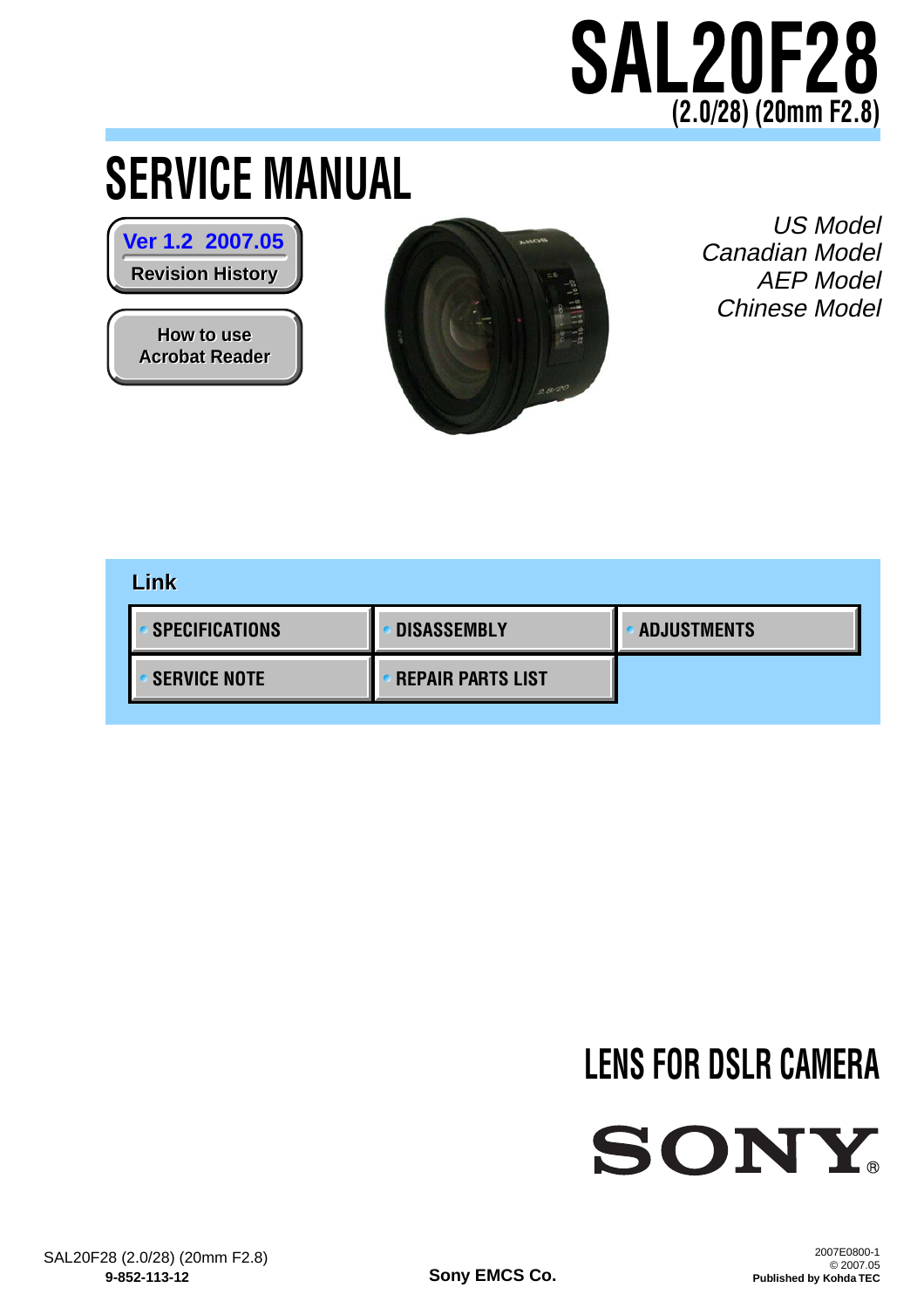<span id="page-1-0"></span>

#### **SPECIFICATIONS**

• Depending on the lens mechanism, the focal length may change with any change of the shooting distance. The focal length assumes the lens is focused at infinity.

#### **Equivalent 35mm-format focal length \*1 (mm)**

30 \*1 The value for equivalent 35mm-format focal length is based on Digital Single Lens Reflex Cameras equipped with an APS-C sized image sensor. **Lens groups elements**

9-10 **Angle of view 1 \*1**  $94^\circ$ **Angle of view 2 \*1** 70°  $*$ <sup>2</sup> The value of angle of view 1 is based on 35mm-format cameras, and that of angle of view 2 is based on Digital Single Lens Reflex Cameras equipped with an APS-C sized image sensor. **Minimum focus (m (feet))\*3** 0.25 (0.8) \*3 Minimum focus is the shortest distance from the image sensor to the subject. **Maximum magnification (**×**)** 0.13 **Minimum f-stop** f/22 **Filter diameter (mm)** 72 **Dimensions (maximum diameter** × **height) (mm (in.))** Approx. 78 × 53.5 (3 1/16 × 2 1/8) **Mass (g (oz.))** Approx. 285 (10 5/16) **Included items** Lens (1), Front lens cap (1), Rear lens cap (1), Lens hood (1), Set of printed documentation

Designs and specifications are subject to change without notice.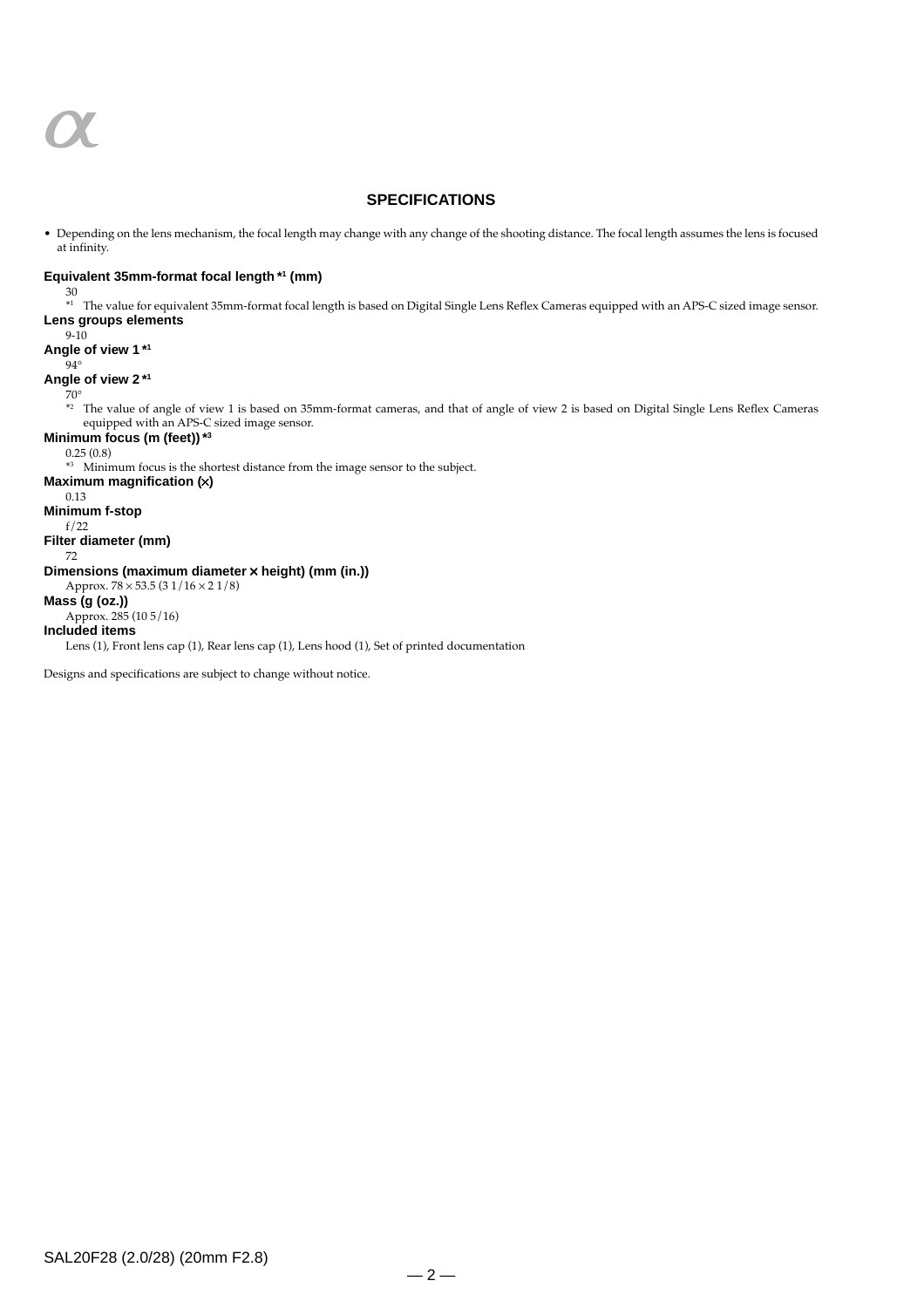## **TABLE OF CONTENTS**

| Section                             |                          | Title |  |
|-------------------------------------|--------------------------|-------|--|
| 1.<br>$1 - 1$ .<br>$1-2.$<br>$1-3.$ | <b>SERVICE NOTE</b>      |       |  |
| $1-4$ .<br>$1-5.$                   |                          |       |  |
| $2_{\cdot}$<br>$2 - 1$ .            | <b>DISASSEMBLY</b>       |       |  |
| 3.<br>$3 - 1$ .<br>$3-2.$           | <b>REPAIR PARTS LIST</b> |       |  |

#### **4. ADJUSTMENTS**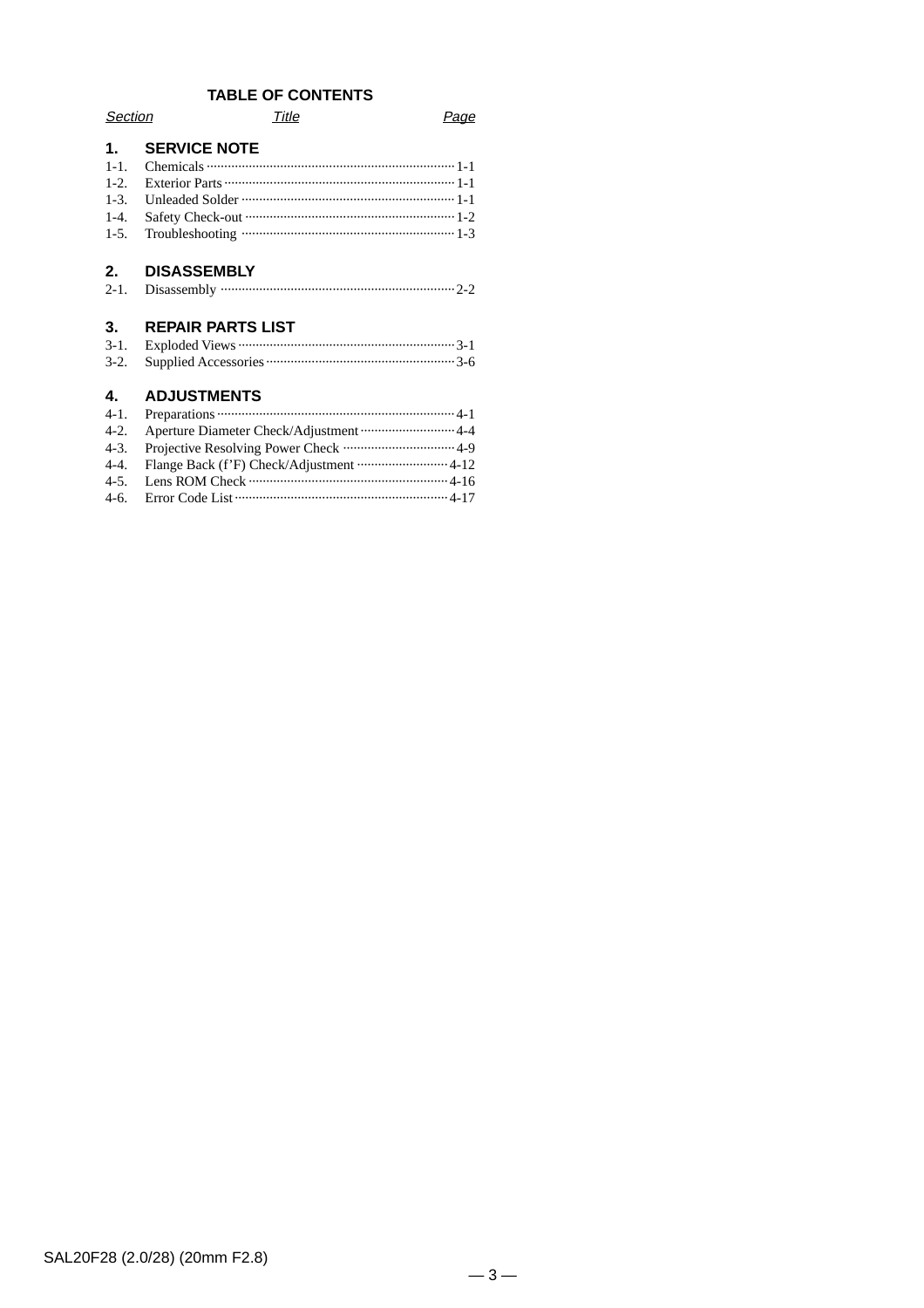## **1. SERVICE NOTE**

## <span id="page-3-0"></span>**1-1. Chemicals**

Some chemicals used for servicing are highly volatile.

Their evaporation caused by improper management affects your health and environment, and wastes resources. Manage the chemicals carefully as follows.

- Store chemicals sealed in a specific place to prevent from exposure to high temperature or direct sunlight.
- Avoid dividing chemicals into excessive numbers of small containers to reduce natural evaporation.
- Keep containers sealed to avoid natural evaporation when chemicals are not in use.
- Avoid using chemicals as much as possible. When using chemicals, divide only required amount to a small plate from the container and use up it.

## **1-2. Exterior Parts**

Be careful to the following points for exterior parts used in this unit.

- Use a piece of cleaning paper or cleaning cloth for cleaning exterior parts. Avoid using chemicals. Even if you have to use chemicals to clean heavy dirt, don't use paint thinner, ketone, nor alcohol.
- Insert the specific screws vertically to the part when installing a exterior part. Be careful not to tighten screws too much.

## **1-3. Unleaded Solder**

This unit uses unleaded solder.

Boards requiring use of unleaded solder are printed with the lead free mark (LF) indicating the solder contains no lead. (**Caution:** Some printed circuit boards may not come printed with the lead free mark due to their particular size.)

## $\left| \rule{0pt}{13pt} \right|$ : LEAD FREE MARK

Be careful to the following points to solder or unsolder.

• Set the soldering iron tip temperature to 350 °C approximately.

If cannot control temperature, solder/unsolder at high temperature for a short time.

- **Caution:** The printed pattern (copper foil) may peel away if the heated tip is applied for too long, so be careful! Unleaded solder is more viscous (sticky, less prone to flow) than ordinary solder so use caution not to let solder bridges occur such as on IC pins, etc.
- Be sure to control soldering iron tips used for unleaded solder and those for leaded solder so they are managed separately. Mixing unleaded solder and leaded solder will cause detachment phenomenon.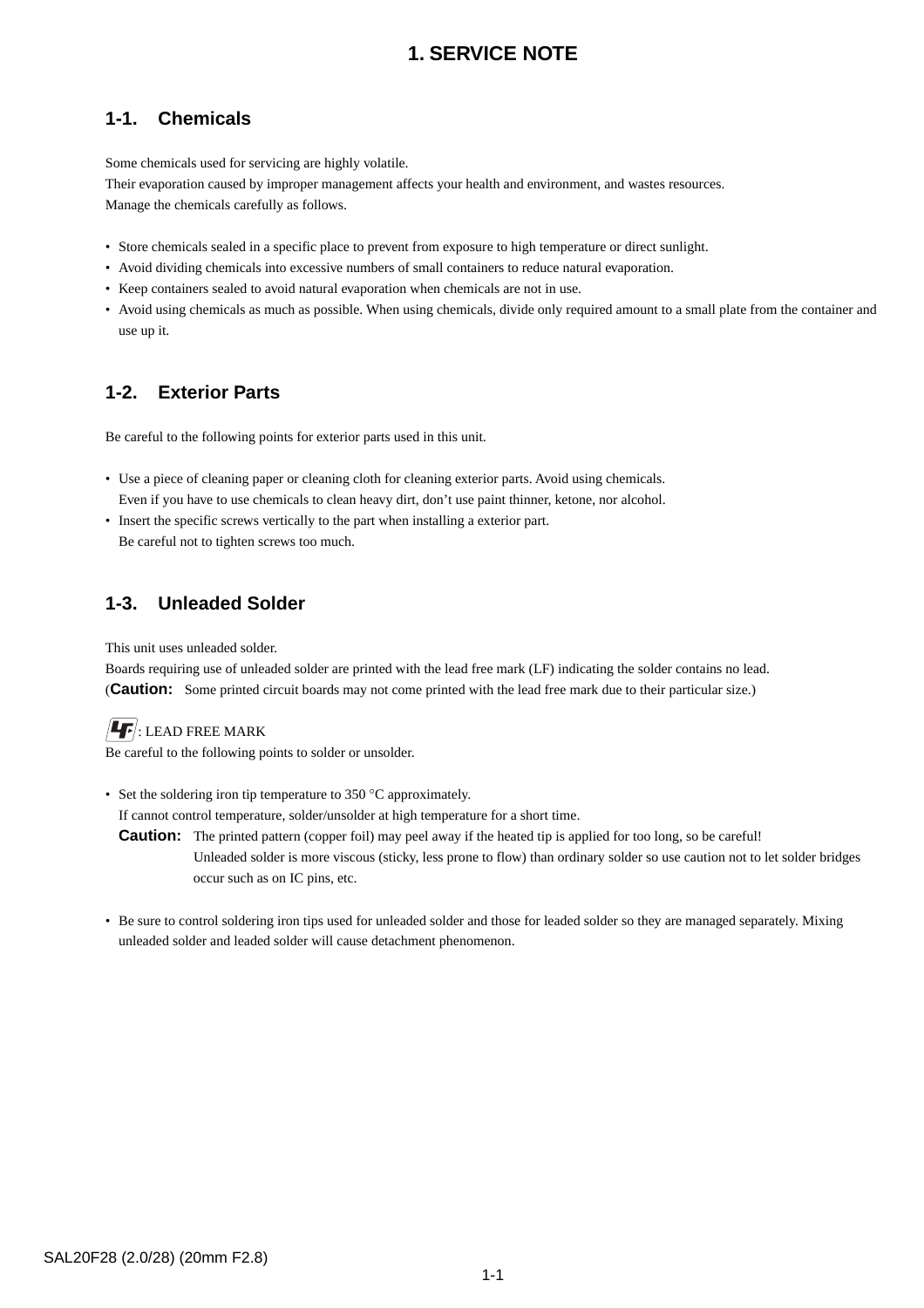## **1-4. SAFETY CHECK-OUT**

After correcting the original service problem, perform the following safety checks before releasing the set to the customer.

- 1. Check the area of your repair for unsoldered or poorly-soldered connections. Check the entire board surface for solder splashes and bridges.
- 2. Check the interboard wiring to ensure that no wires are "pinched" or contact high-wattage resistors.
- 3. Look for unauthorized replacement parts, particularly transistors, that were installed during a previous repair. Point them out to the customer and recommend their replacement.
- 4. Look for parts which, through functioning, show obvious signs of deterioration. Point them out to the customer and recommend their replacement.
- 5. Check the B+ voltage to see it is at the values specified.
- 6. Flexible Circuit Board Repairing
	- Keep the temperature of the soldering iron around 270 °C during repairing.
	- Do not touch the soldering iron on the same conductor of the circuit board (within 3 times).
	- Be careful not to apply force on the conductor when soldering or unsoldering.

**CAUTION** Danger of explosion if battery is incorrectly replaced. Replace only with the same or equivalent type.

#### **SAFETY-RELATED COMPONENT WARNING!!**

**COMPONENTS IDENTIFIED BY MARK** 0 **OR DOTTED LINE WITH MARK** 0 **ON THE SCHEMATIC DIAGRAMS AND IN THE PARTS LIST ARE CRITICAL TO SAFE OPERATION. REPLACE THESE COMPONENTS WITH SONY PARTS WHOSE PART NUMBERS APPEAR AS SHOWN IN THIS MANUAL OR IN SUPPLEMENTS PUBLISHED BY SONY.**

#### **ATTENTION AU COMPOSANT AYANT RAPPORT À LA SÉCURITÉ! LES COMPOSANTS IDENTIFÉS PAR UNE MARQUE** 0 **SUR LES**

**DIAGRAMMES SCHÉMATIQUES ET LA LISTE DES PIÈCES SONT CRITIQUES POUR LA SÉCURITÉ DE FONCTIONNEMENT. NE REMPLACER CES COMPOSANTS QUE PAR DES PIÈSES SONY DONT LES NUMÉROS SONT DONNÉS DANS CE MANUEL OU DANS LES SUPPÉMENTS PUBLIÉS PAR SONY.**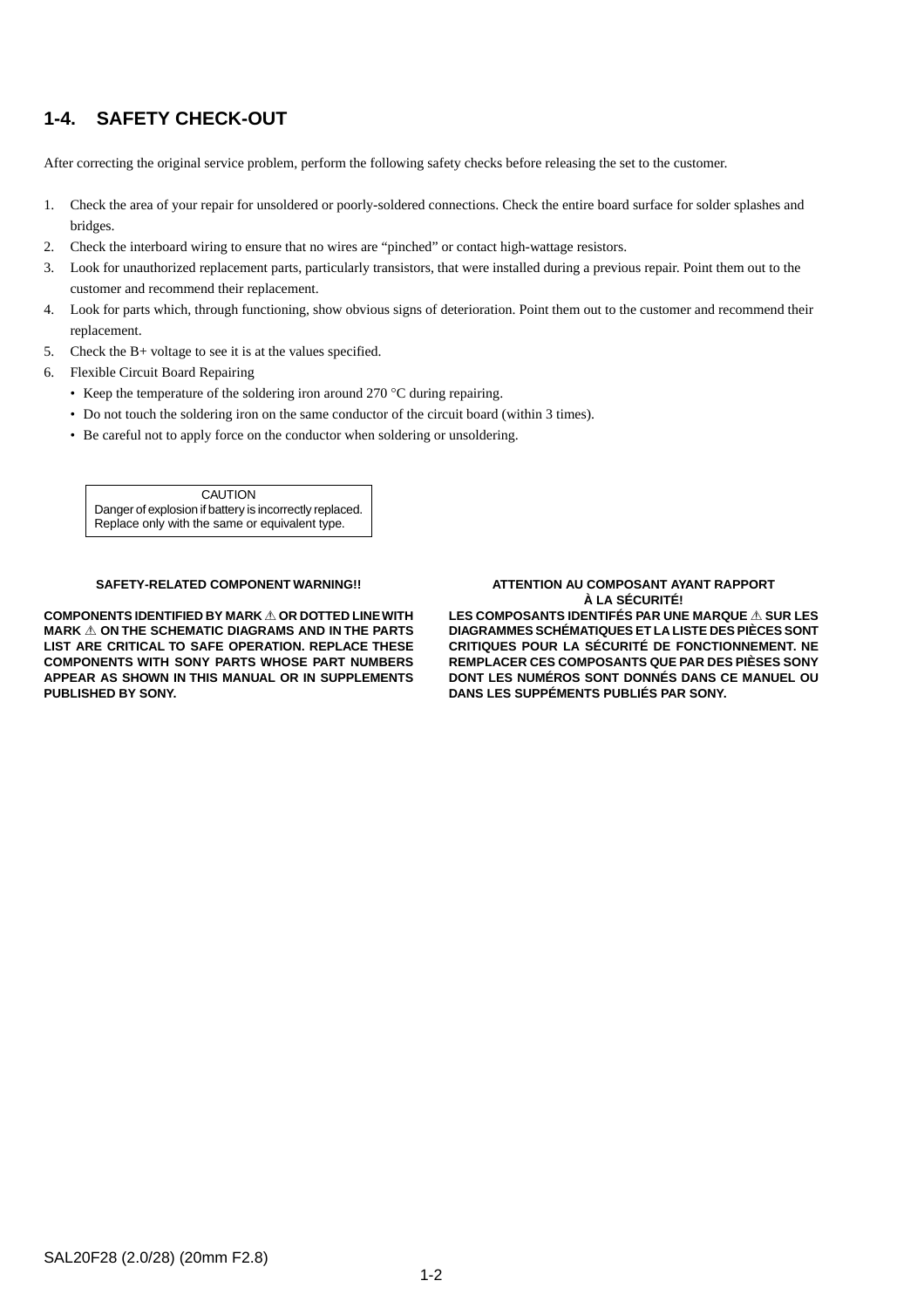## **1-5. TROUBLESHOOTING**

## **1-5-1. Aperture Trouble**

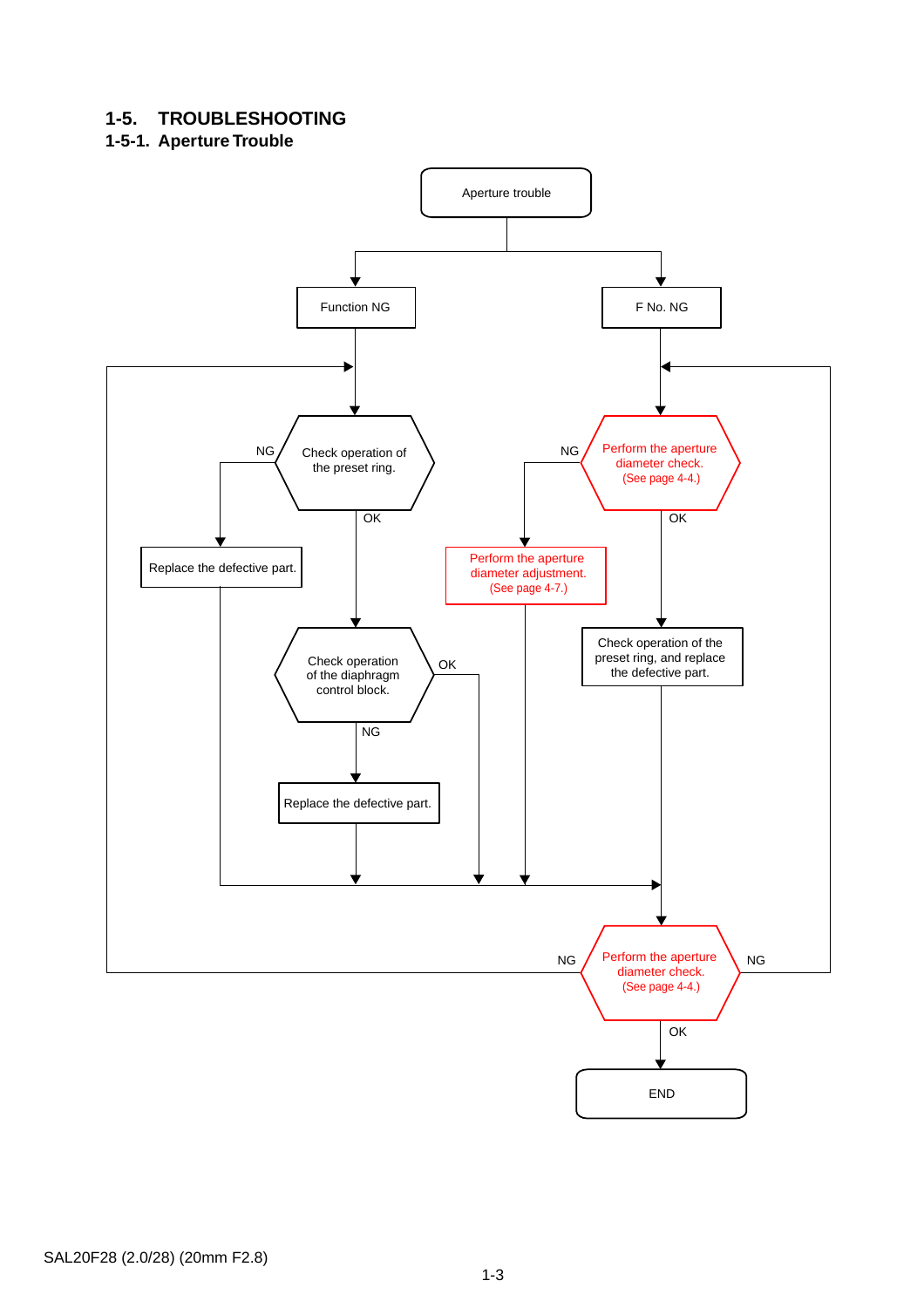#### **1-5-2. Focus Trouble**

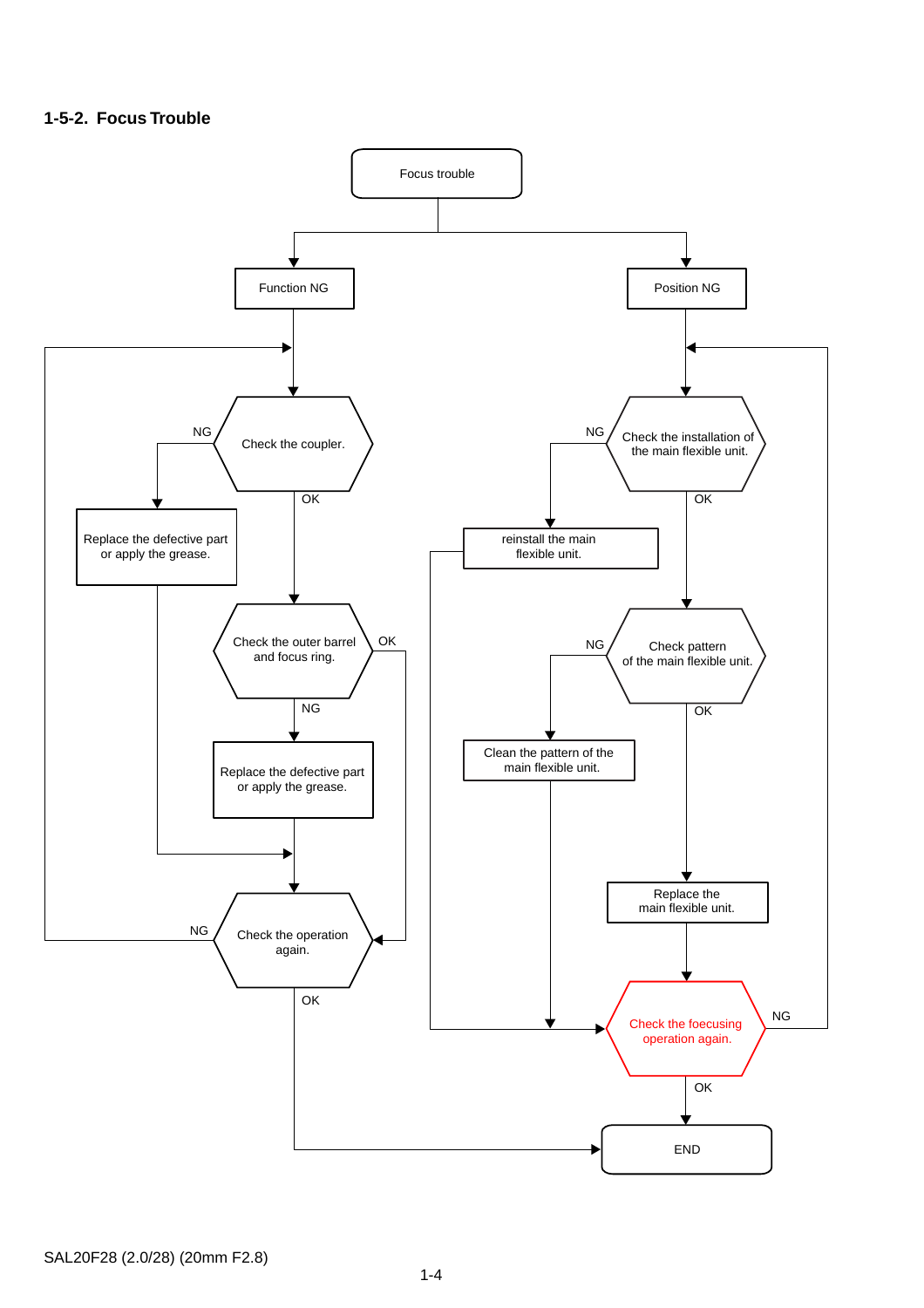## **2. DISASSEMBLY**

#### <span id="page-7-0"></span>**NOTE FOR REPAIR**

- Make sure that the flat cable and flexible board are not cracked of bent at the terminal. Do not insert the cable insufficiently nor crookedly.
- When remove a connector, dont' pull at wire of connector. It is possible that a wire is snapped.
- When installing a connector, dont' press down at wire of connector. It is possible that a wire is snapped.
- Do not apply excessive load to the gilded flexible board.

#### **UNIVERSAL WRENCH**

In case of the following notches or holes are located in the lens block, etc during disassembling/ assembling the lens, Use the universal wrench.



**How to Use**



Attach the chip-A or chip-B to the universal wrench. For the notches: chip-A For the holes: chip-B

Match the universal wrench to the holes or notches of the lens block, etc.



Cut and remove the part of gilt which comes off at the point. (Be careful or some pieces of gilt may be left inside)

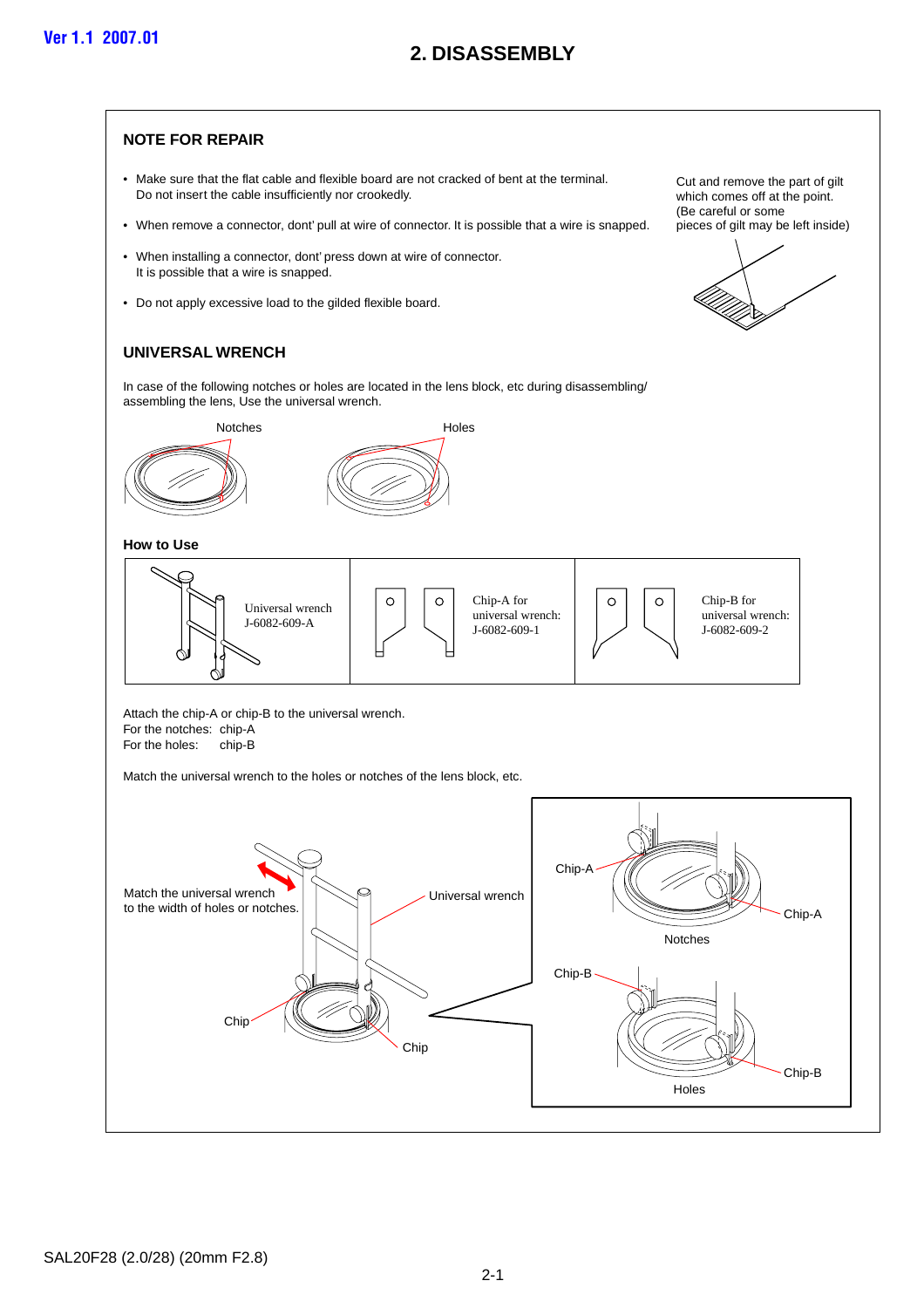#### <span id="page-8-0"></span>**2-1. DISASSEMBLY**

### **2-1-1. FOCUS RING, FRONT LENS BARREL AND FIXED TUBE**

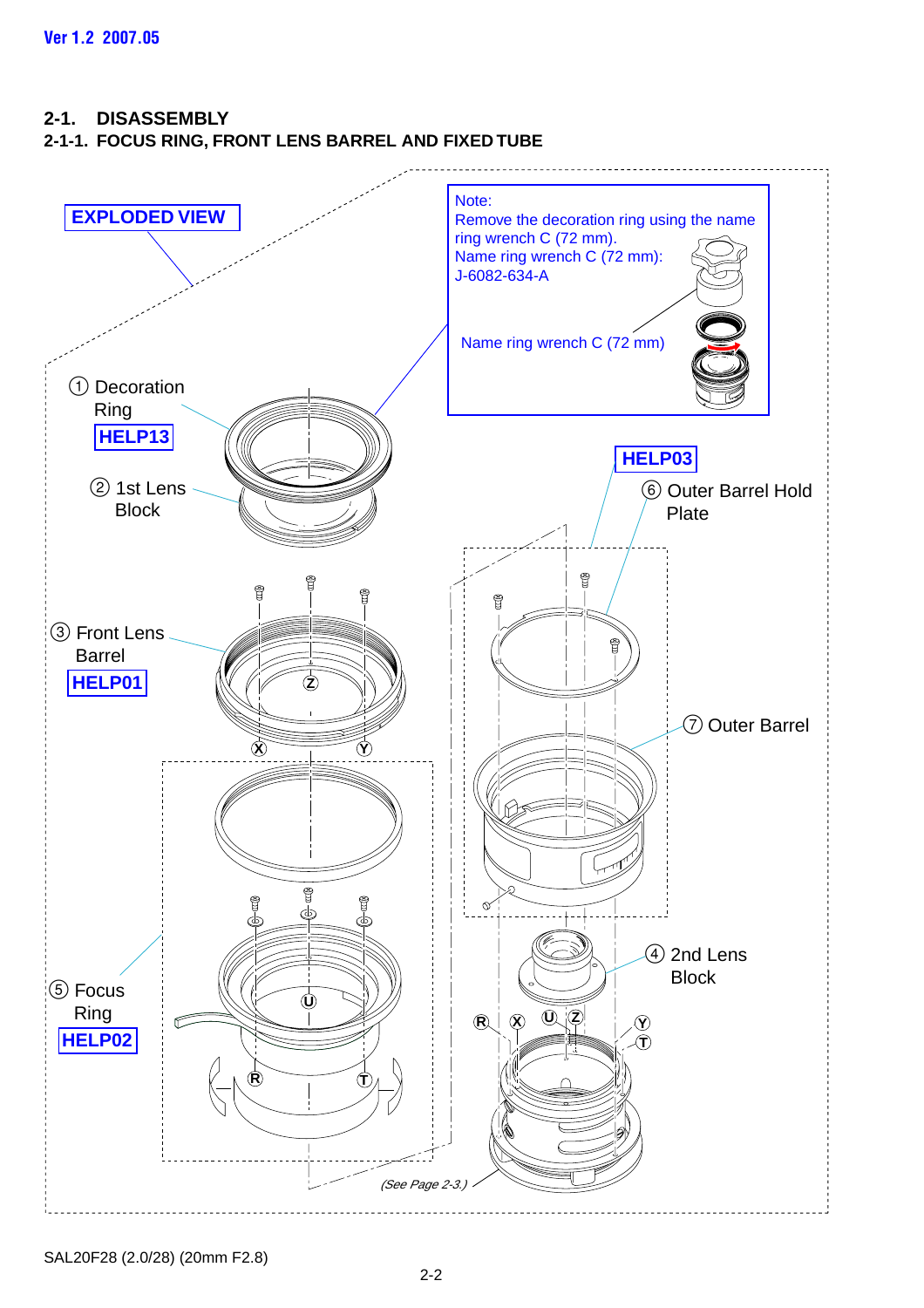<span id="page-9-0"></span>**2-1-2. REAR LIGHT SHIELD BARREL, LENS MOUNT BLOCK AND OUTSIDE BARREL**



SAL20F28 (2.0/28) (20mm F2.8)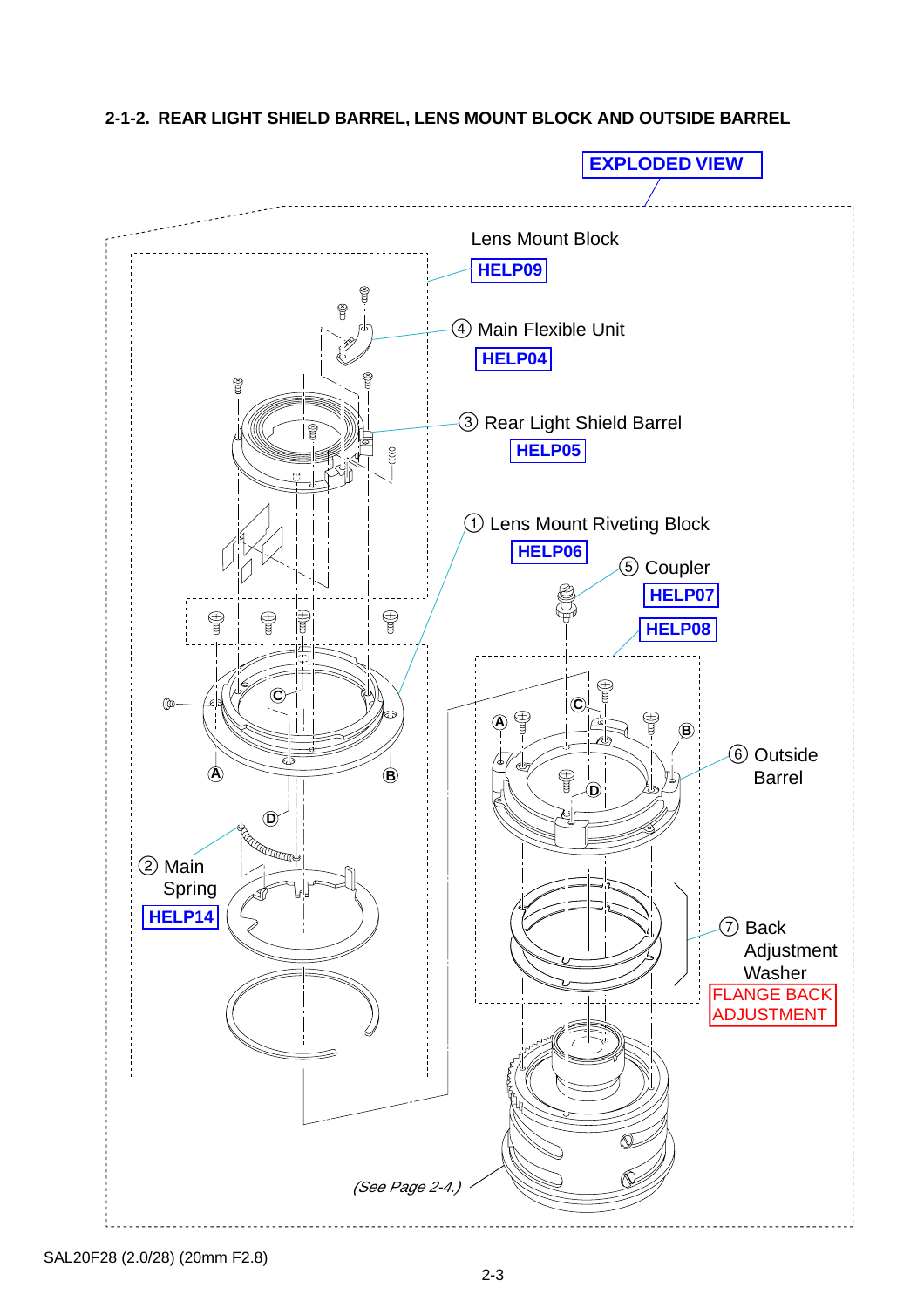## <span id="page-10-0"></span>**2-1-3. CAM RING UNIT AND INNER TUBE**

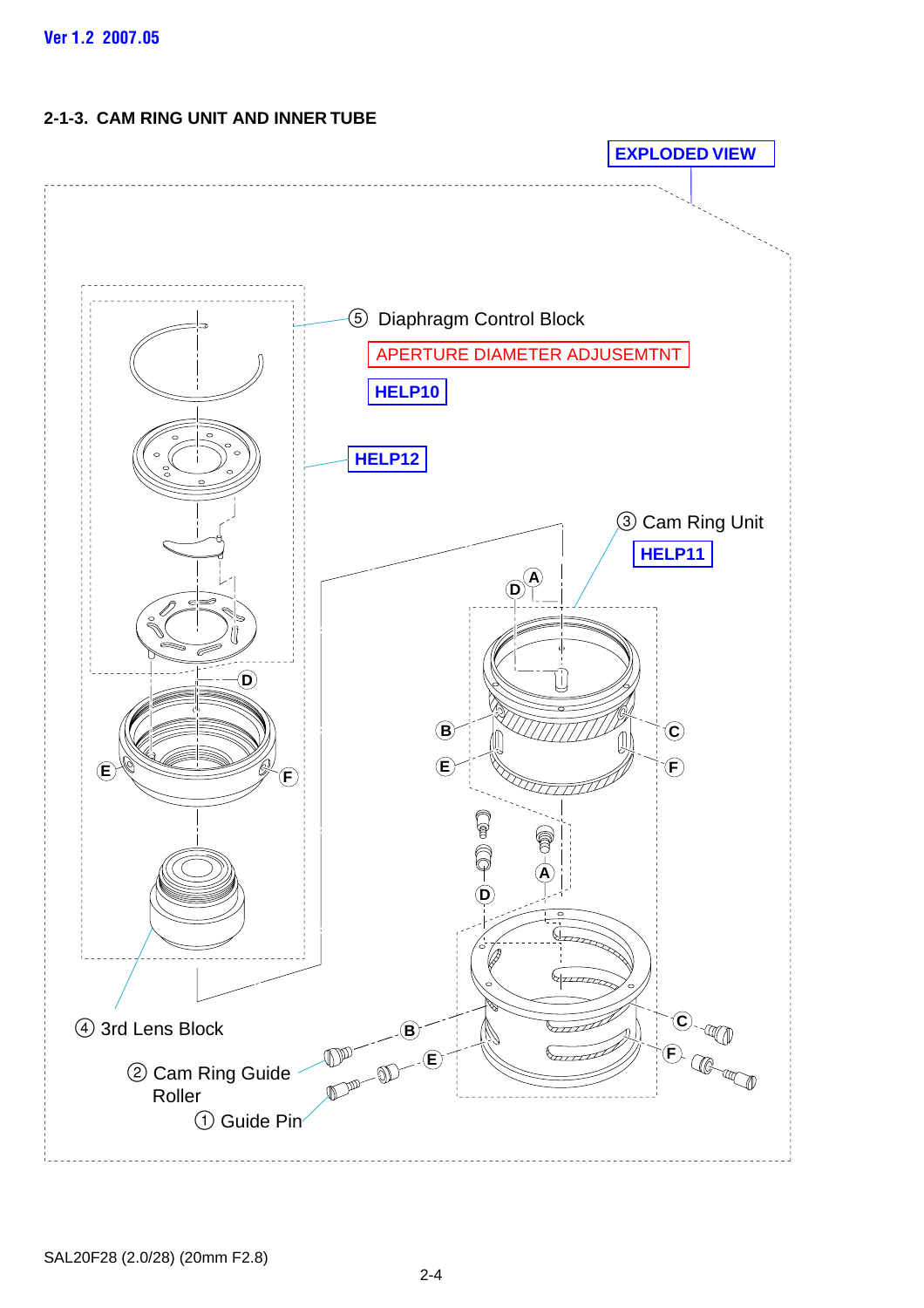Note for assembling and grease applying positions are shown.

## <span id="page-11-0"></span>**[HELP01](#page-8-0)**

Adhesive bond (B-40): J-6082-614-A

- 1. Align the red mark on the front lens barrel with the distance index on the distance scale window, fix the front ring with the three screws tentatively as shown in the figure.
- 2. Attach the 1st lens block.
- 3. Perform the "4-2-1. Aperture Diameter Check".
- 4. After the aperture diameter check is completed, remove the 1 group lens block tentatively. Apply the adhesive bond (B-40) to the three screws and tighten them as shown in the figure.

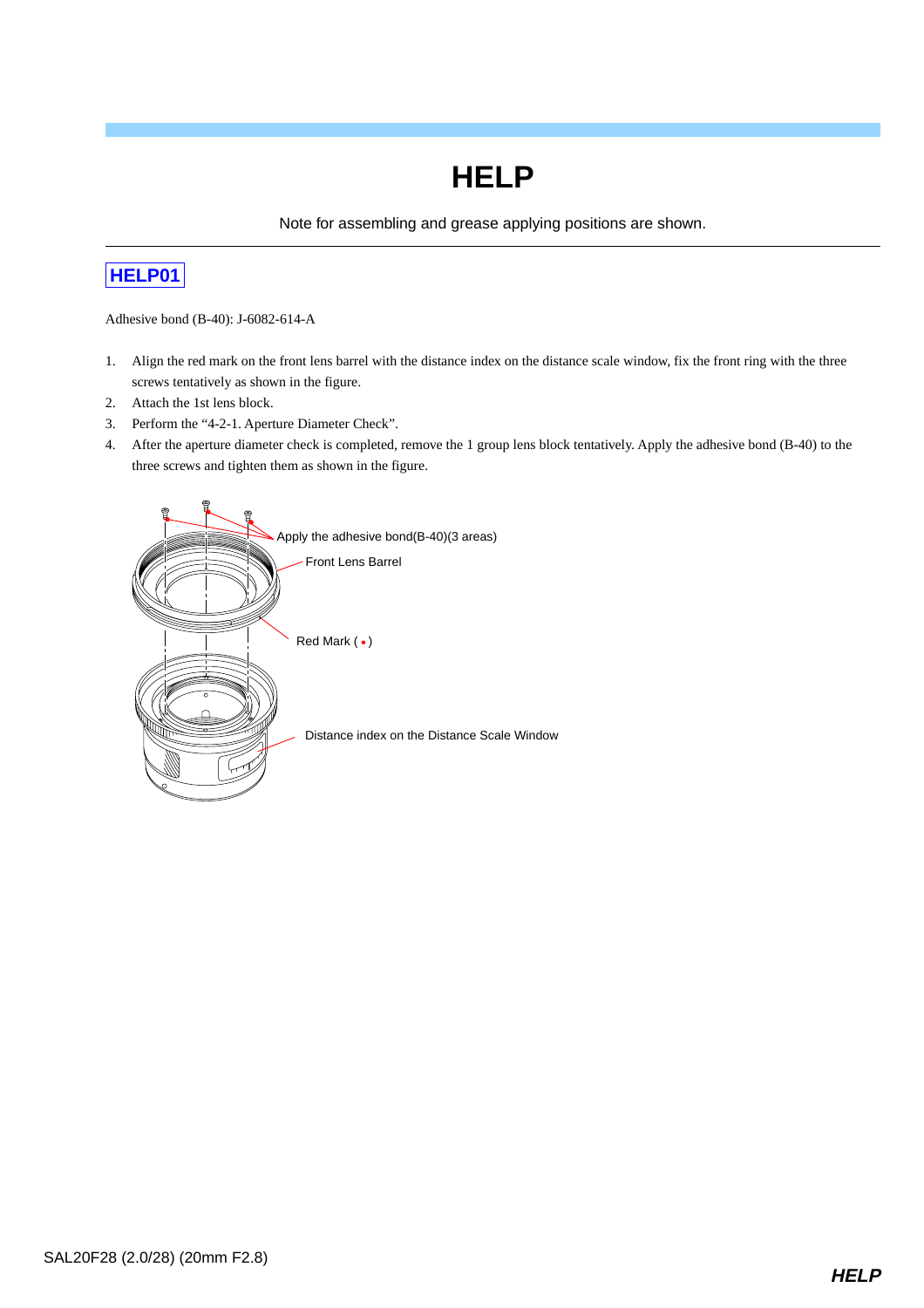<span id="page-12-0"></span>Adhesive bond (B-10): J-6082-612-A

1. Affix both ends of focus scale plate with tapes, aligning the end (∞ side) of focus scale plate with the marking on focus ring.



2. Attach the focus ring to the outer barrel and align the "center of infinity" of focus scale plate with the guide mark of focus scale window unit.

**Note:** Be sure to turn the focus ring clockwise when aligning.

3. Tighten the three screws as shown in the figure, and apply the adhesive bond (B-10) to the screw head as shown in the figure.



Apply the adhesive bond(B-10)(3 areas)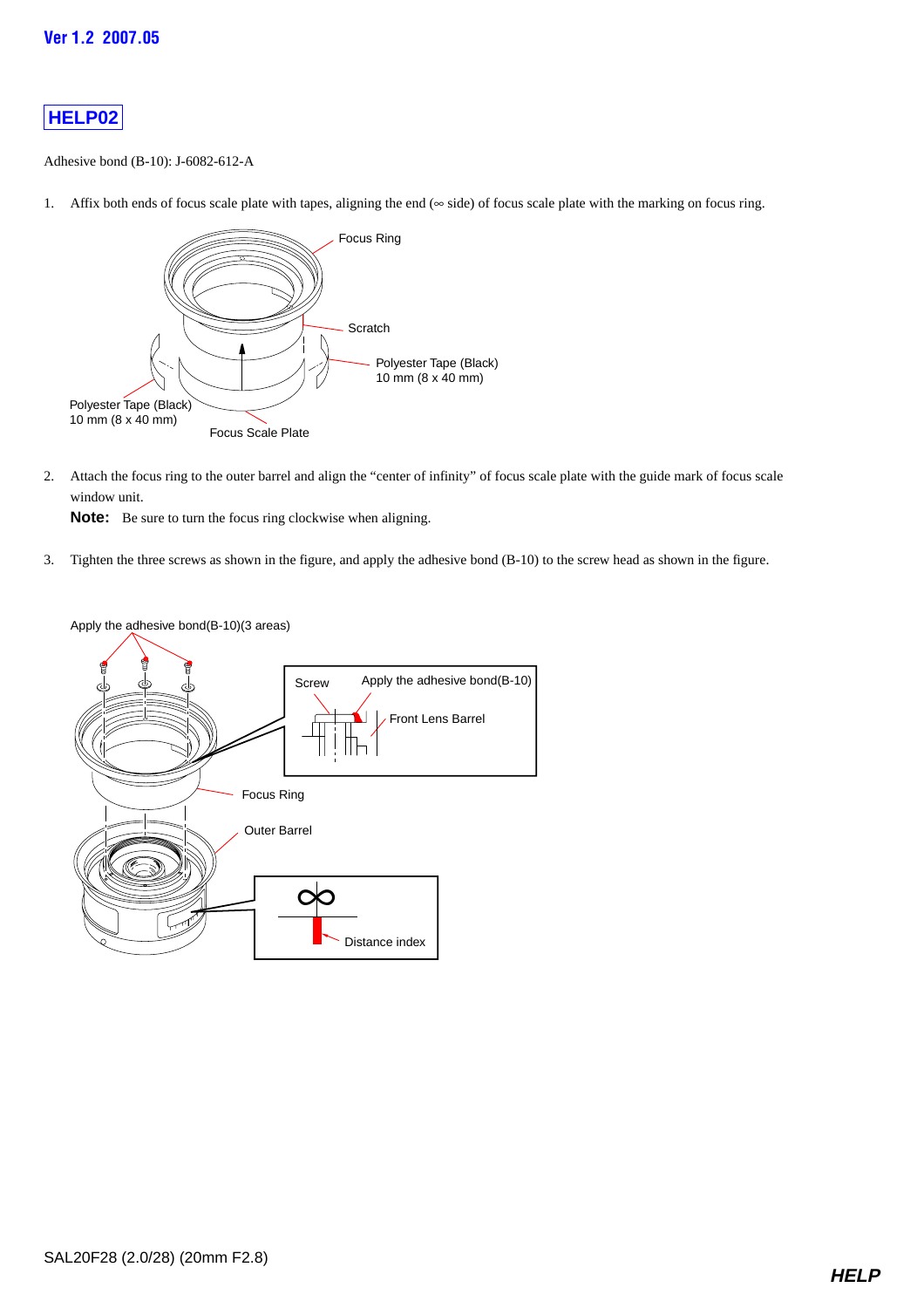<span id="page-13-0"></span>Adhesive bond (LOCTITE 460) (Note)

**Note:** Use adhesive bond (LOCTITE 460) or an equivalent article.

Do not use what becomes white after drying like quick-drying glue.

Anti-diffusion agent (A-20): J-6082-611-A Adhesive bond (B-40): J-6082-614-A

- 1. Apply the adhesive bond ((LOCTITE 460) to the back side of the mount index, and attach it to the outer barrel.
- 2. Apply the anti-diffusion agent (A-20) to the instruction portions of the outer barrel.



3. Attach the outer barrel and outer barrel hold plate as shown in the figure. Apply the adhesive bond (B-40) to the three screws and tighten them as shown in the figure.



Apply the adhesive bond (B-40)(3 areas)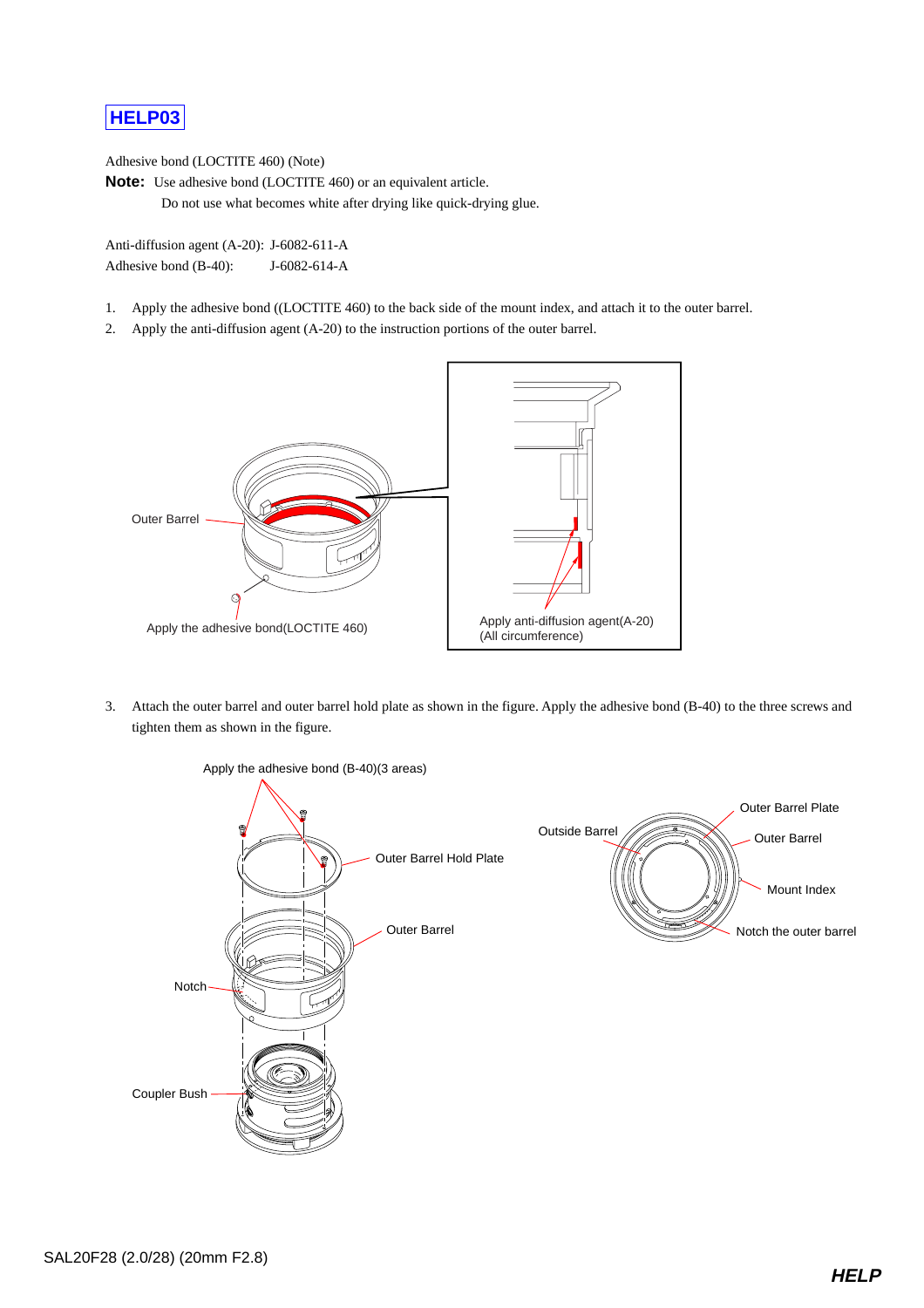- <span id="page-14-0"></span>1. Attach the main flexible unit to the rear light interception tube with two screws as shown in the figure.
- 2. Affix the main flexible unit to flexible set tape as shown in the figure.
- 3. Bend the main flexible unit to inside of rear light interception tube, fix with the flexible set tape in the arrow direction.

**Note:** When handling the main flexible unit, take care the static electricity.



## **[HELP05](#page-9-0)**

Adhesive bond (B-40): J-6082-614-A

- 1. Hook the main spring to the hook of rear light shield barrel and the hook of preset ring.
- 2. Install the rear light shield barrel to the lens mount riveting block, apply the adhesive bond (B-40) to the screwed portions of screws, and tighten screws.
- 3. Install the ground spring to the rear light barrel and then the signal board.
- **Note:** Be careful not to tighten screws too strongly.

Confirm that the preset ring moves smoothly.

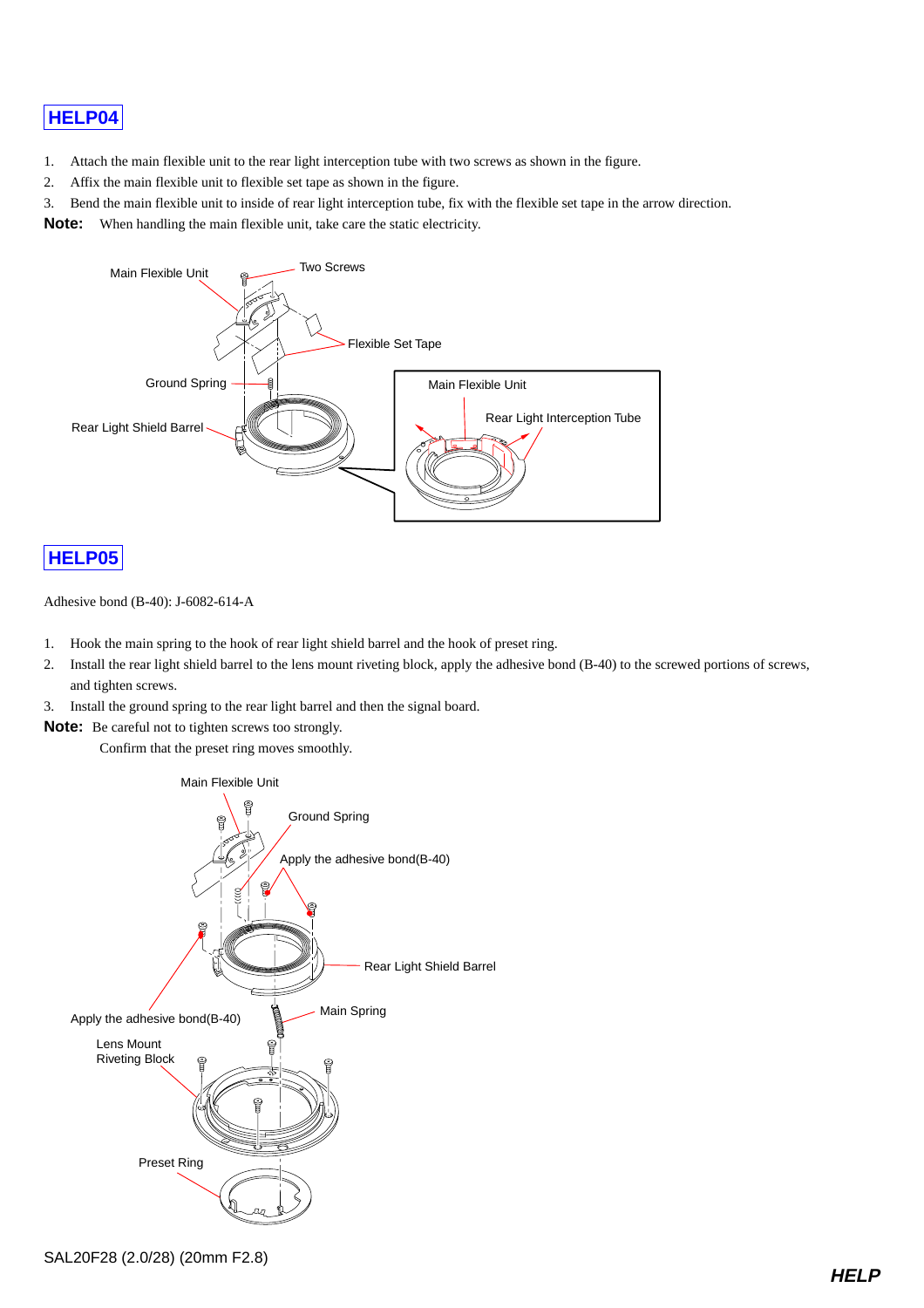<span id="page-15-0"></span>Adhesive bond (LOCTITE 460) (Note)

**Note:** Use adhesive bond (LOCTITE 460) or an equivalent article. Do not use what becomes white after drying like quick-drying glue.

Anti-diffusion agent (A-20): J-6082-611-A Grease (G-85): J-6082-626-A

- 1. Apply the adhesive bond (LOCTITE 460) to the stopper screw, and attach it to the lens mount riveting block.
- 2. Apply the anti-diffusion agent (A-20) and grease (G-85) to the instruction portions of the lens mount riveting block.



3. Attach the lens mount riveting block, and check the operation of the aperture blade. Turn the cam ring unit, and check the movement of the coupler.

## **[HELP07](#page-9-0)**

Grease (G-80): J-6082-625-A Grease (G-85): J-6082-626-A

Apply the grease (G-85) to the gear and the grease (G-80) to the sliding surfaces of the coupler.

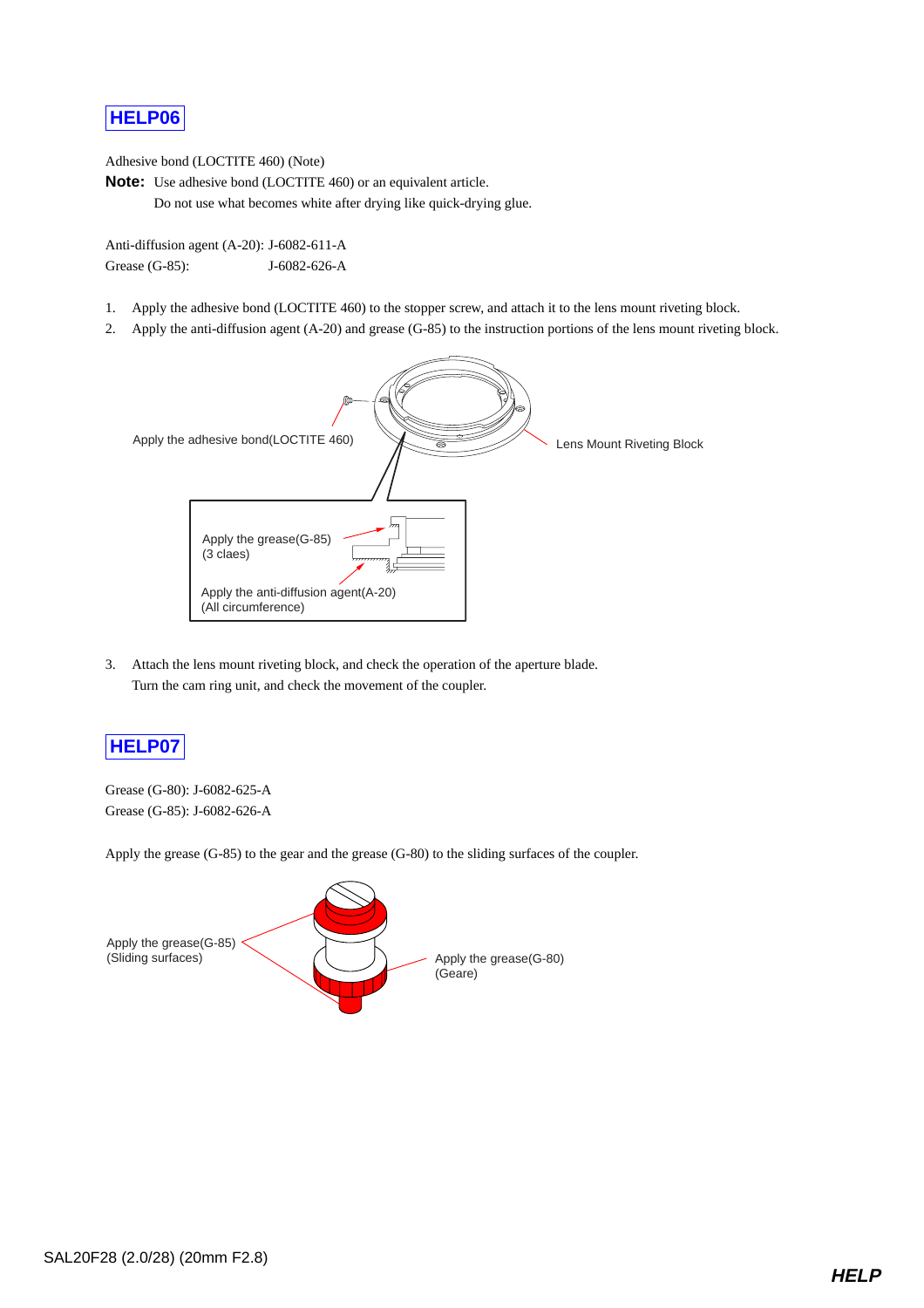<span id="page-16-0"></span>Anti-diffusion agent (A-20): J-6082-611-A Adhesive bond (B-40): J-6082-614-A

- 1. Apply the anti-diffusion agent (A-20) to the instruction portions of the outside barrel.
- 2. Install the back adjustment washers.
- 3. Attach the outside barrel so that the relationship of the preset ring pin and the hole for axis meet the position as shown in the figure.
- 4. Turn the outside barrel clockwise, eliminating play, and tighten four screws.
	- **Note:** After performing "4-4-2 Flange back (f'F) adjustment", apply the adhesive bond (B-40) to the screwed portions of screws and tighten screws.

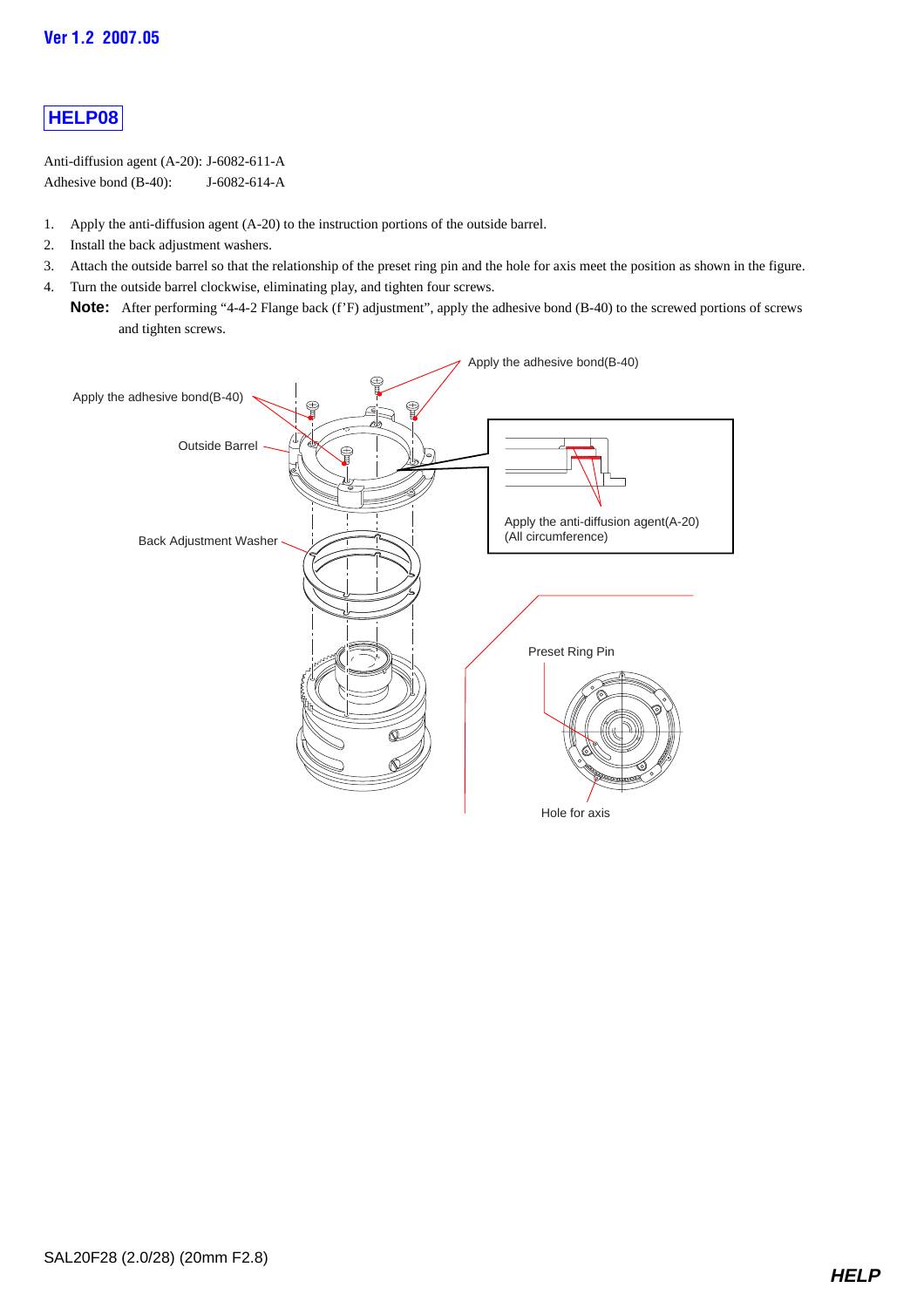- <span id="page-17-0"></span>1. Turn the iris control plate unit pin counterclockwise to close the diaphragm.
- 2. Align the notch of the preset ring to the aperture operating plate unit pin, the hole for coupler to the coupler, and attach the lens mount riveting block.



3. Turn the lens mount riveting block counterclockwise, eliminating play, and tighten four screws in order as shown in figure.

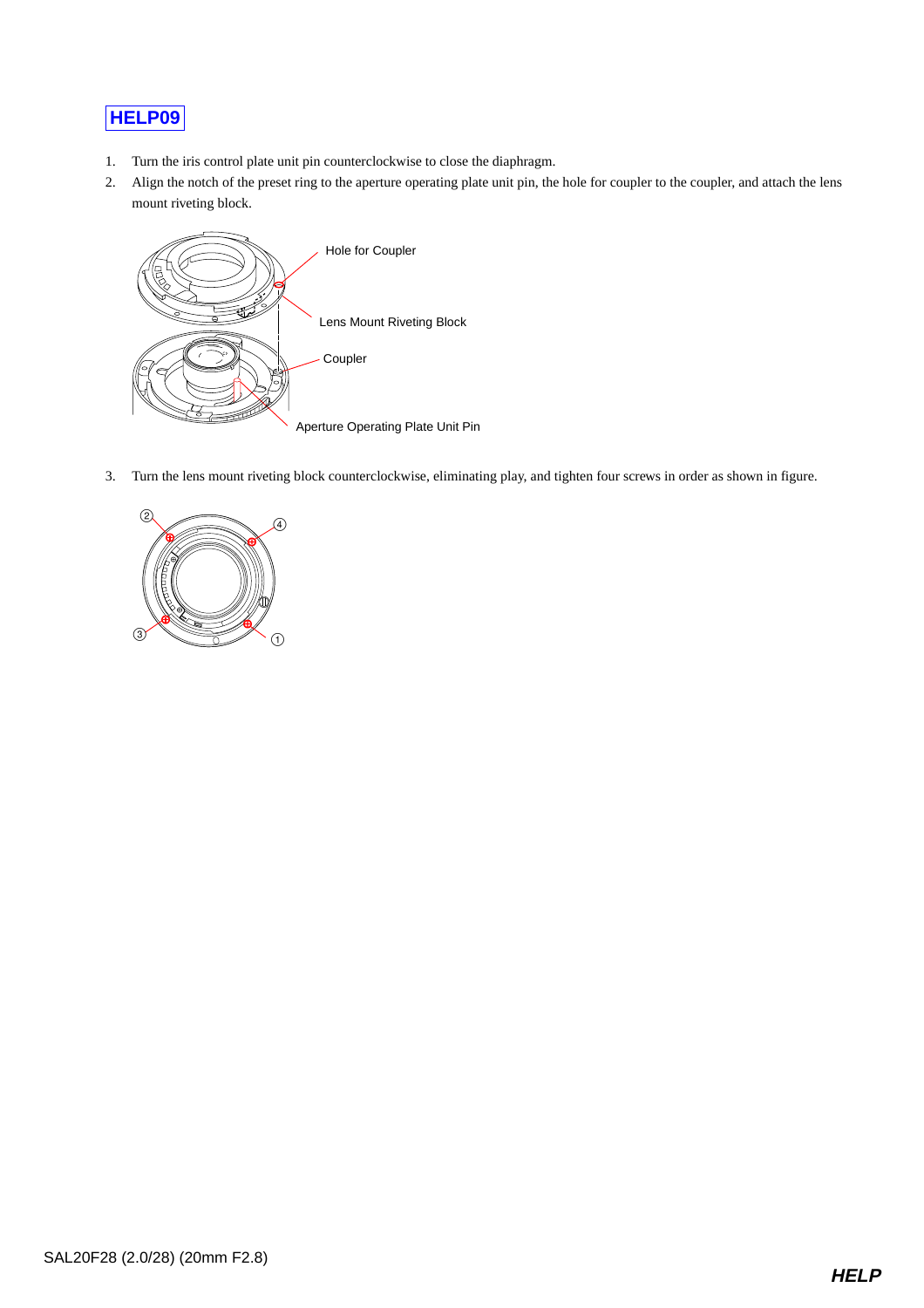<span id="page-18-0"></span>Adhesive bond (B-10): J-6082-612-A Anti-diffusion agent (A-20): J-6082-611-A

- 1. Attach the seven aperture blade unit to the aperture unit holding ring. **Note:** Attach the aperture blade unit in fully opening state.
- 2. Attach the aperture blade unit.
- 3. Apply anti-diffusion agent (A-20) to the instruction portions of the inner barrel.



- 4. Attach the inner barrel to the aperture blade unit assembled in step 2 while fitting the pin of the aperture operation plate unit to the longitudinal hole.
- 5. Place the inner tube block assembled in step 4 up side down.
- 6. Move the aperture blade unit so that the clearance between the pin of the aperture operation plate unit and the edge of the longitudinal hole of the inner barrel may become around 1 mm.
- 7. Attach the aperture unit holding spring, and check the operation of the aperture blade. **Note:** When attaching the aperture unit holding spring, insert the portion B first.
- 8. After the aperture diameter adjustment is completed, apply adhesive bond (B-10) to the instruction portions of the aperture unit holding spring.

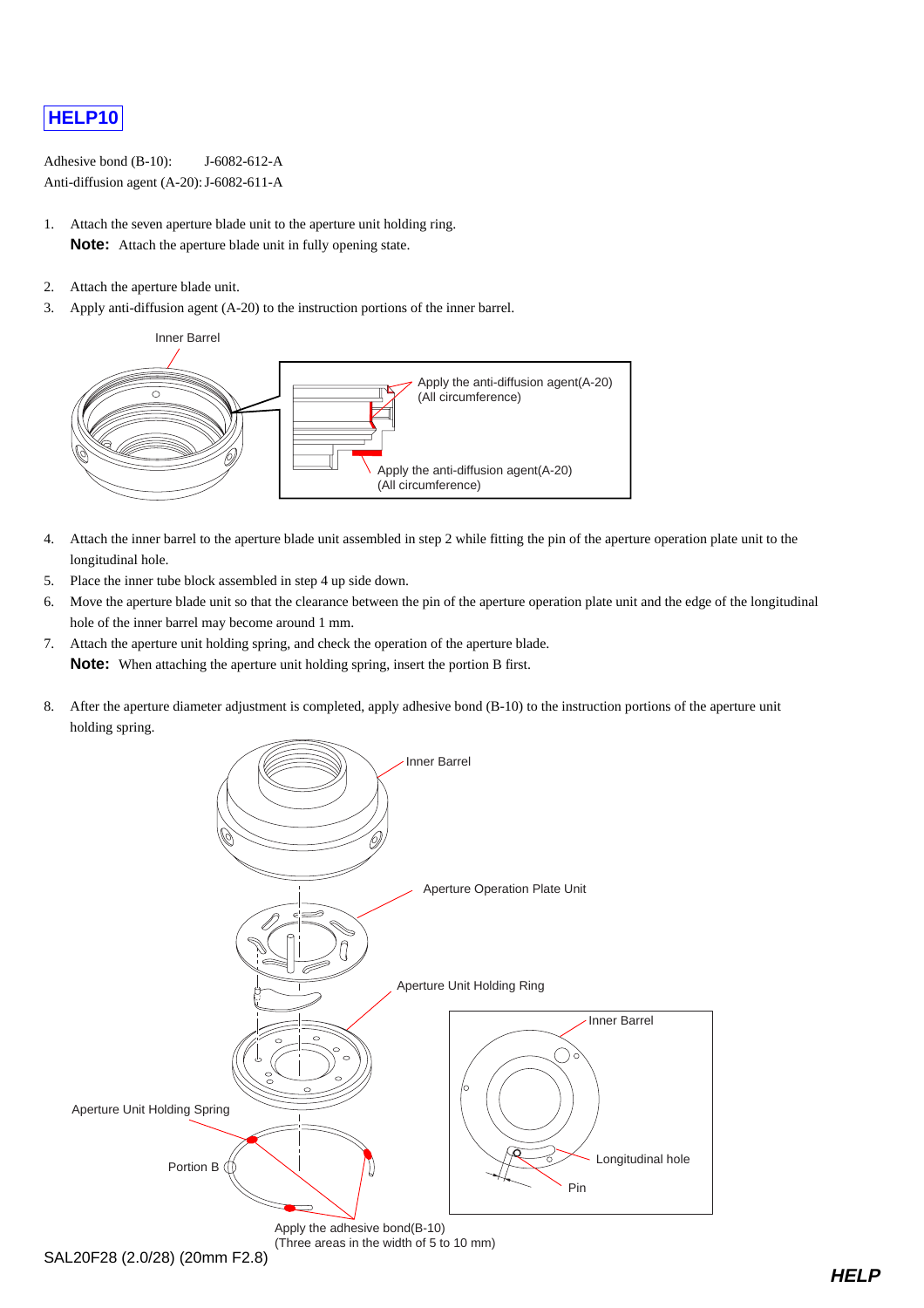<span id="page-19-0"></span>Anti-diffusion agent (A-20): J-6082-611-A Adhesive bond (B-40): J-6082-614-A Grease (G-15): **J-6082-619-A** 

- 1. Apply the anti-diffusion agent (A-20) and the grease (G-15) to the instruction portions of the fixed cam ring.
- 2. Apply the anti-diffusion agent (A-20) and the grease (G-15) to the instruction portions of the focus cam ring.
- 3. Install the fixed cam ring to the focus cam ring.
- 4. Select the cam tube guide roller suitable for the width of the groove on the focus cam ring. Apply the adhesive bond (B-40) to the cam ring guide roller. (Tighten the three cam tube guide rollers into three places.)
- 5. Check that the fixed cam ring moves smoothly.

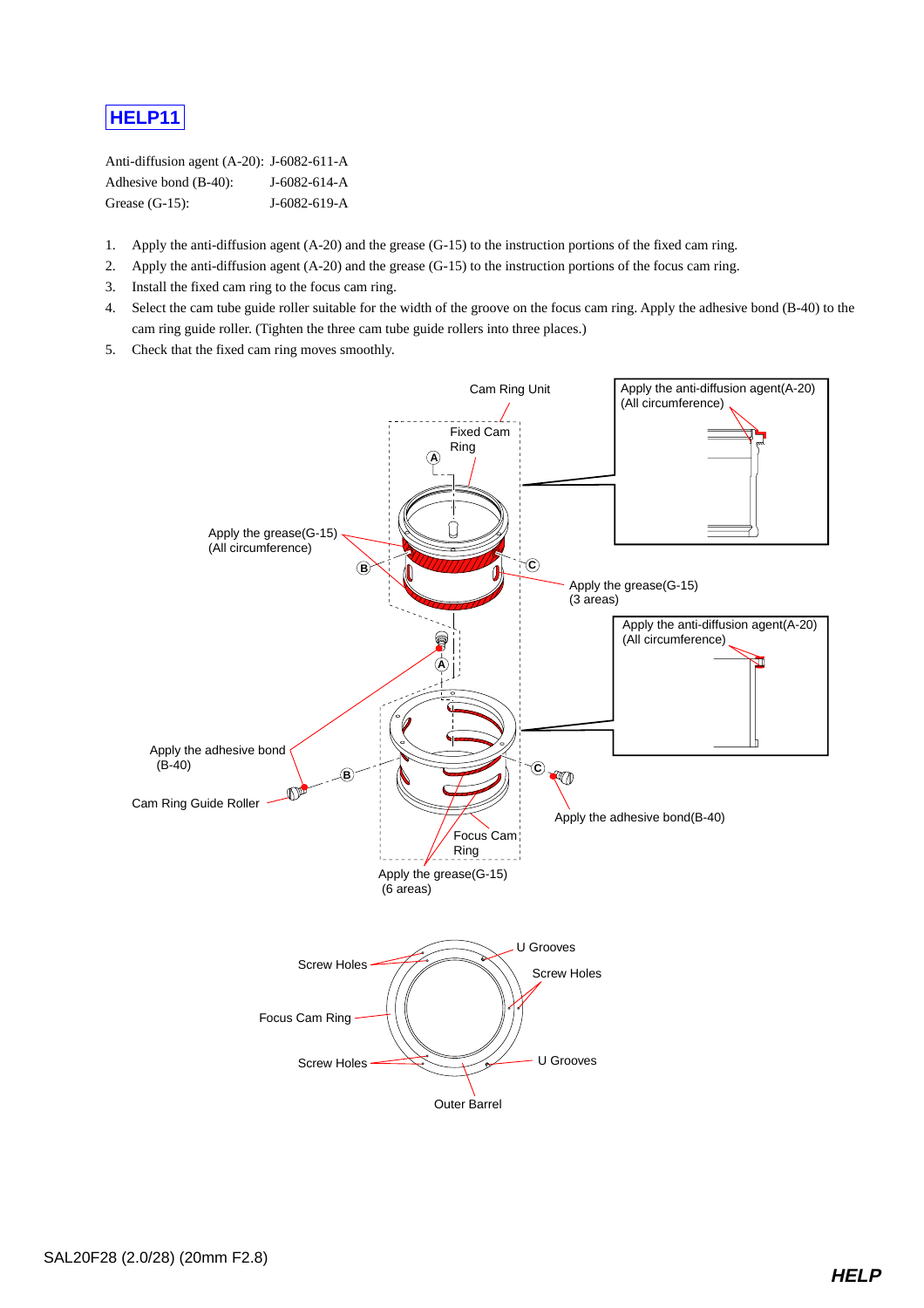<span id="page-20-0"></span>

#### Adhesive bond (B-40): J-6082-614-A

1. Install the inner tube block to the cam ring unit set so that the relationship between them meets the position as shown in the figure.



2. Select the guide roller suitable for the width of the groove on the cam ring unit. Apply the adhesive bond (B-40) to the guide pin, and pass the selected guide roller through the guide pin, and then tighten it. (Tighten the three guide pins into three places.)



3. Check that the fixed cam ring rotates smoothly, and inner barrel moves smoothly.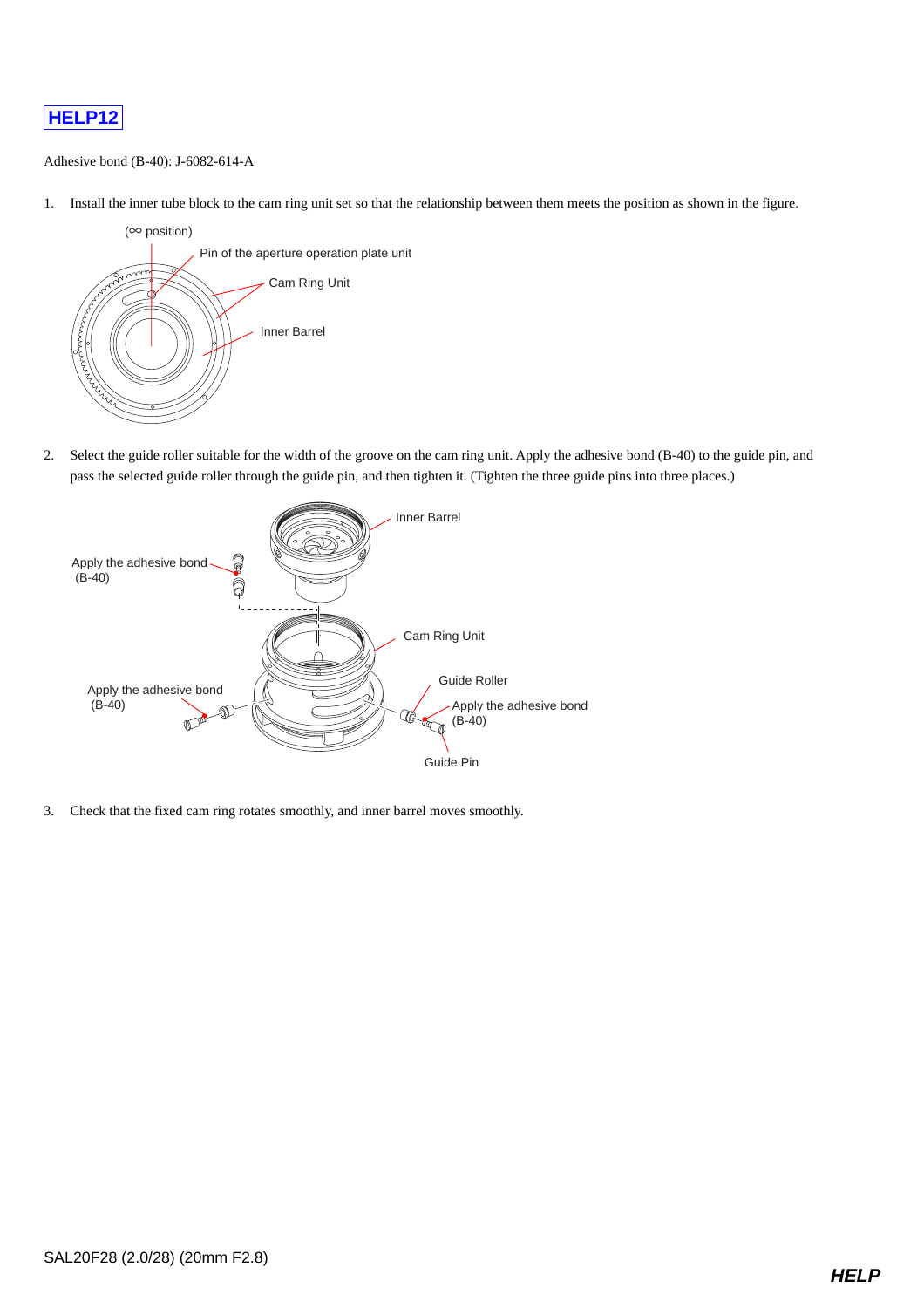<span id="page-21-0"></span>1. Align of "/" of "2.8/20" of the front ornamental plate with range index, and stick the front decoration plate onto the decoration ring.

2. Remove the masking tape of the front decoration plate.

**Note:** Tolerance:  $\pm 2.5^\circ \approx \pm 1$  mm



## **[HELP14](#page-9-0)**

Oil (O-20): J-6082-610-A

Apply small amount of oil (O-20) to the instruction portion of the main spring.

JOJOJOJOJ

Aplly small amount(O-20)(On contact area)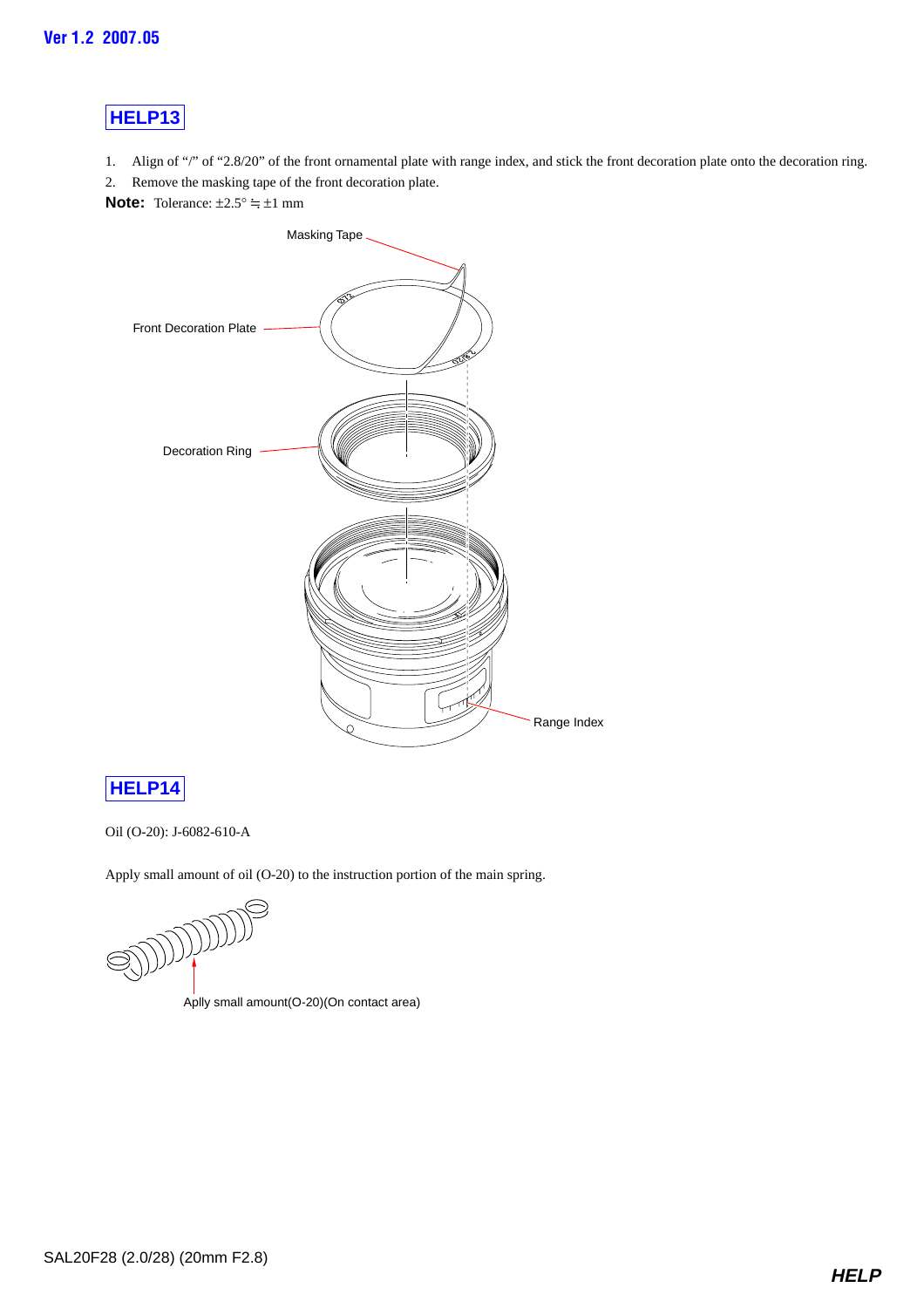## **3. REPAIR PARTS LIST**

**[DISASSEMBLY](#page-8-0)**

#### <span id="page-22-0"></span>NOTE:

- -XX and -X mean standardized parts, so they may have some difference from the original one.
- Items marked "\*" are not stocked since they are seldom required for routine service. Some delay should be anticipated when ordering these items.

The mechanical parts with no reference number in the exploded views are not supplied.

#### **3-1. EXPLODED VIEWS 3-1-1. FOCUS RING, FRONT LENS BARREL AND FIXED TUBE**

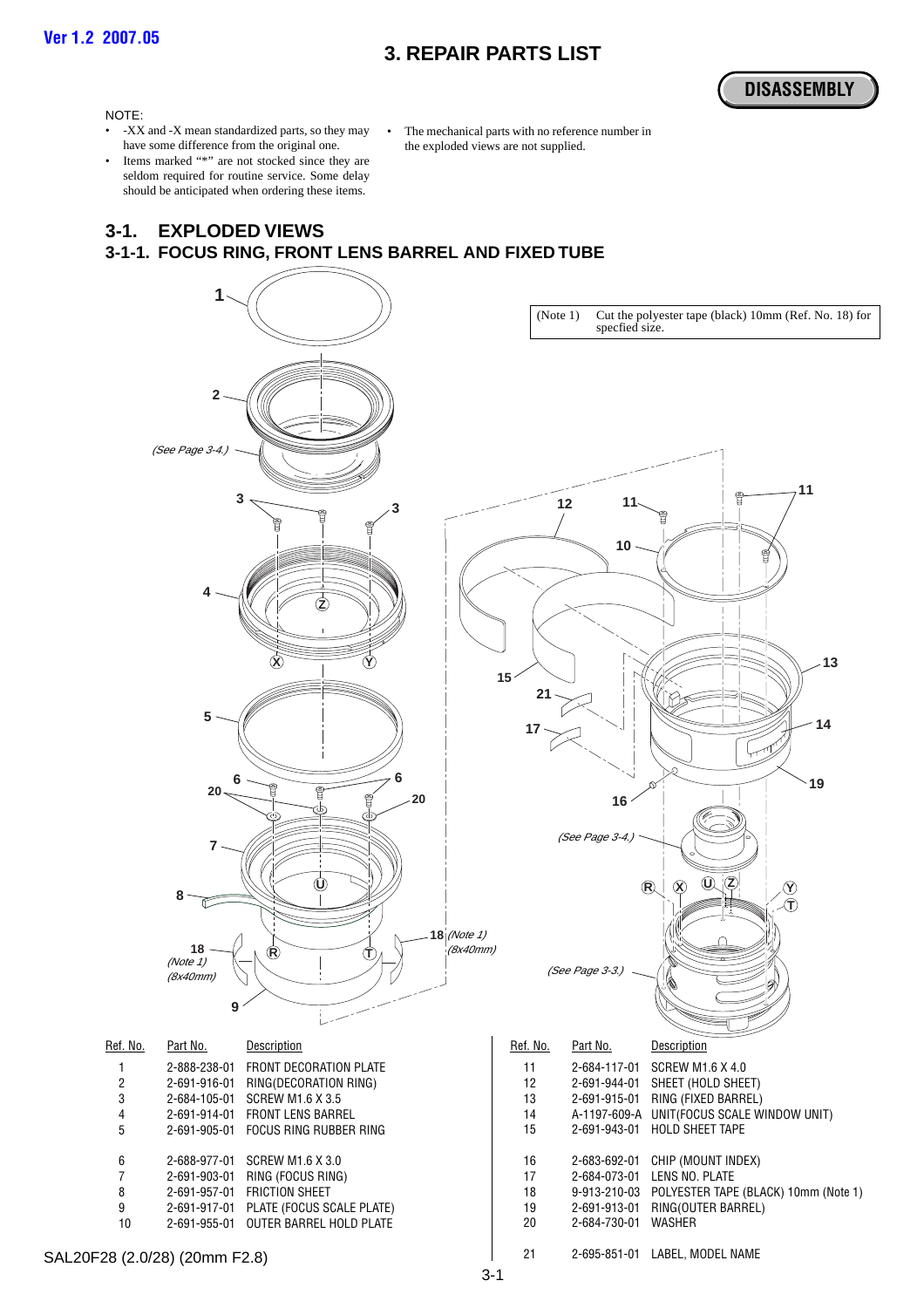

#### <span id="page-23-0"></span>**3-1-2. REAR LIGHT SHIELD BARREL, LENS MOUNT BLOCK AND OUTSIDE BARREL**

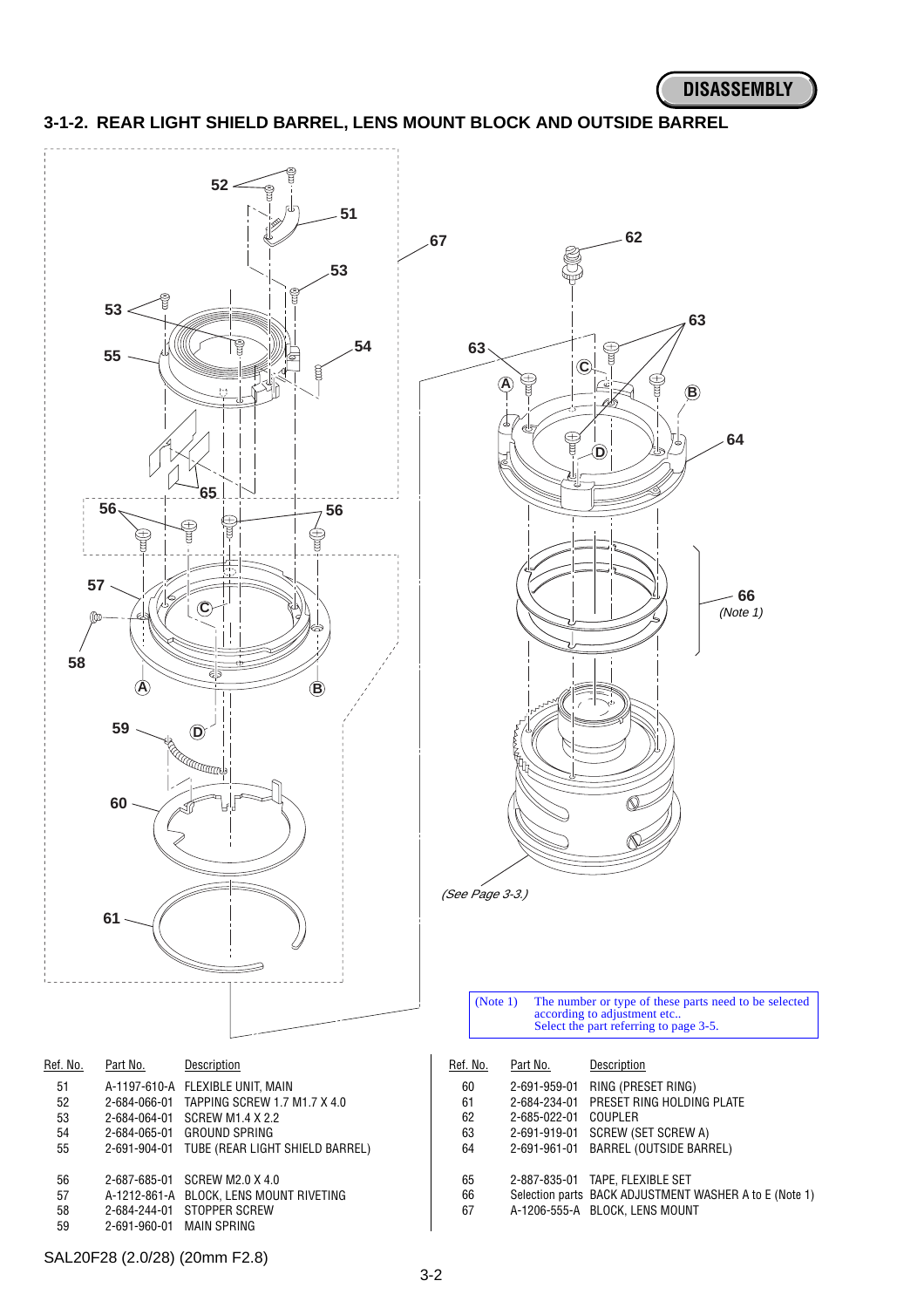#### <span id="page-24-0"></span>**3-1-3. CAM RING UNIT AND INNER TUBE**



| ,,,, | Z-091-900-01 AFLITIONE ONIT HULDING OF NE |
|------|-------------------------------------------|
| 102  | 2-691-901-01 APERTURE UNIT HOLDING RING   |

| 103 | A-1189-967-A APERTURE BLADE UNIT |
|-----|----------------------------------|
|-----|----------------------------------|

- 104 A-1197-607-A APERTURE OPERATION PLATE UNIT
- 105 2-691-932-01 INNER BARREL

| 106 |                        | A-1197-614-A CAM RING UNIT |  |
|-----|------------------------|----------------------------|--|
| 107 | 2-691-954-01 GUIDE PIN |                            |  |

- 
- 108 Selection parts GUIDE ROLLER A to I (Note 1)<br>109 Selection parts CAM RING GUIDE ROLLER A to Selection parts CAM RING GUIDE ROLLER A to E (Note 1)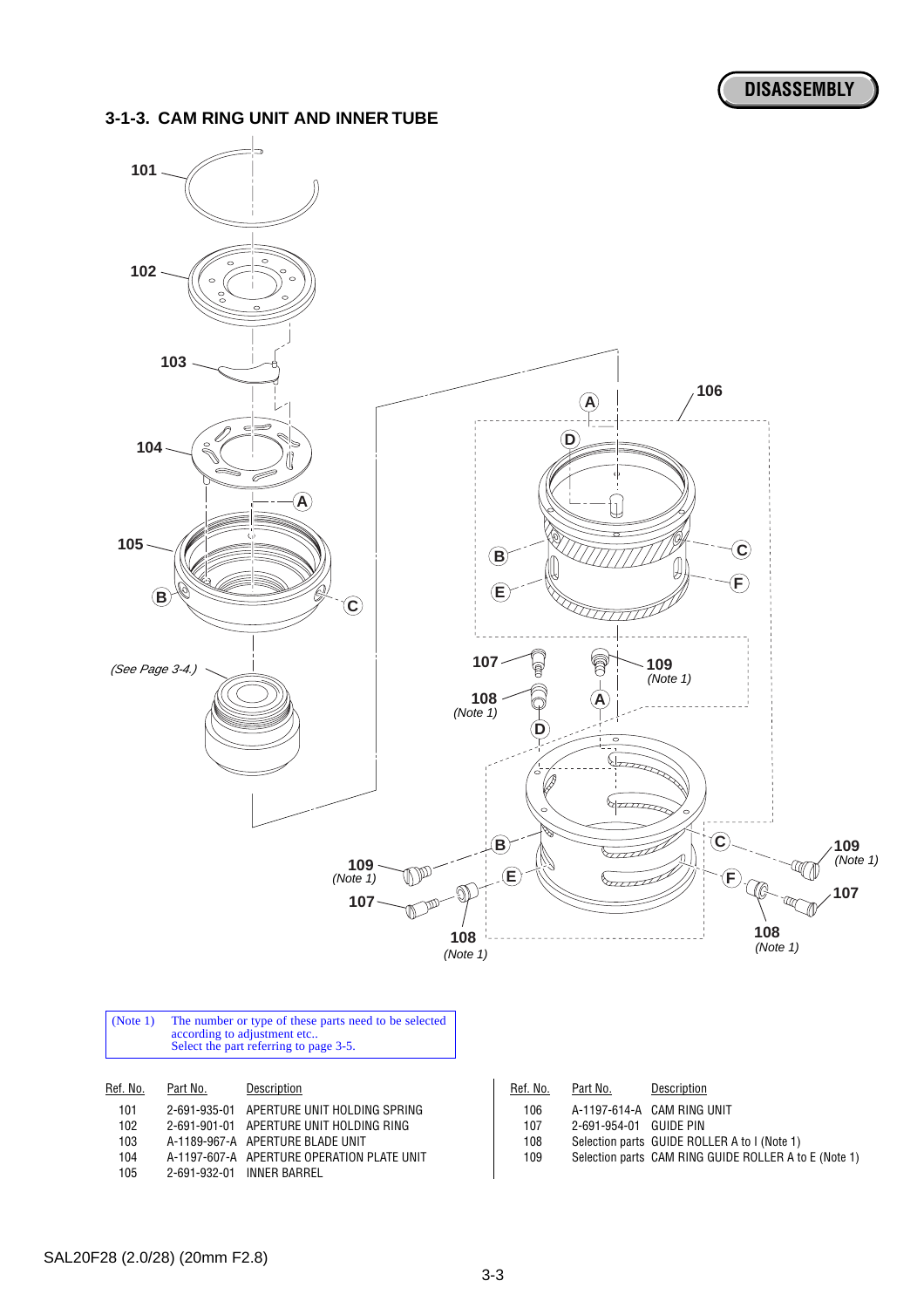## **3-1-4. 1ST LENS BLOCK, 2ND LENS BLOCK AND 3RD LENS BLOCK**



| Ref. No. | Part No.     | Description           |
|----------|--------------|-----------------------|
| 151      | A-1197-611-A | <b>1ST LENS BLOCK</b> |
| 152      | A-1202-190-A | <b>2ND LENS BLOCK</b> |
| 153      | A-1197-613-A | <b>3RD LENS BLOCK</b> |
| 154      | 2-691-928-01 | G3.4 STOPPER          |
| 155      | 2-691-929-01 | <b>G5 STOPPER</b>     |
| 156      | 2-691-930-01 | <b>G8 STOPPER</b>     |
|          |              |                       |
| 157      | 2-691-931-01 | G9.10 STOPPER         |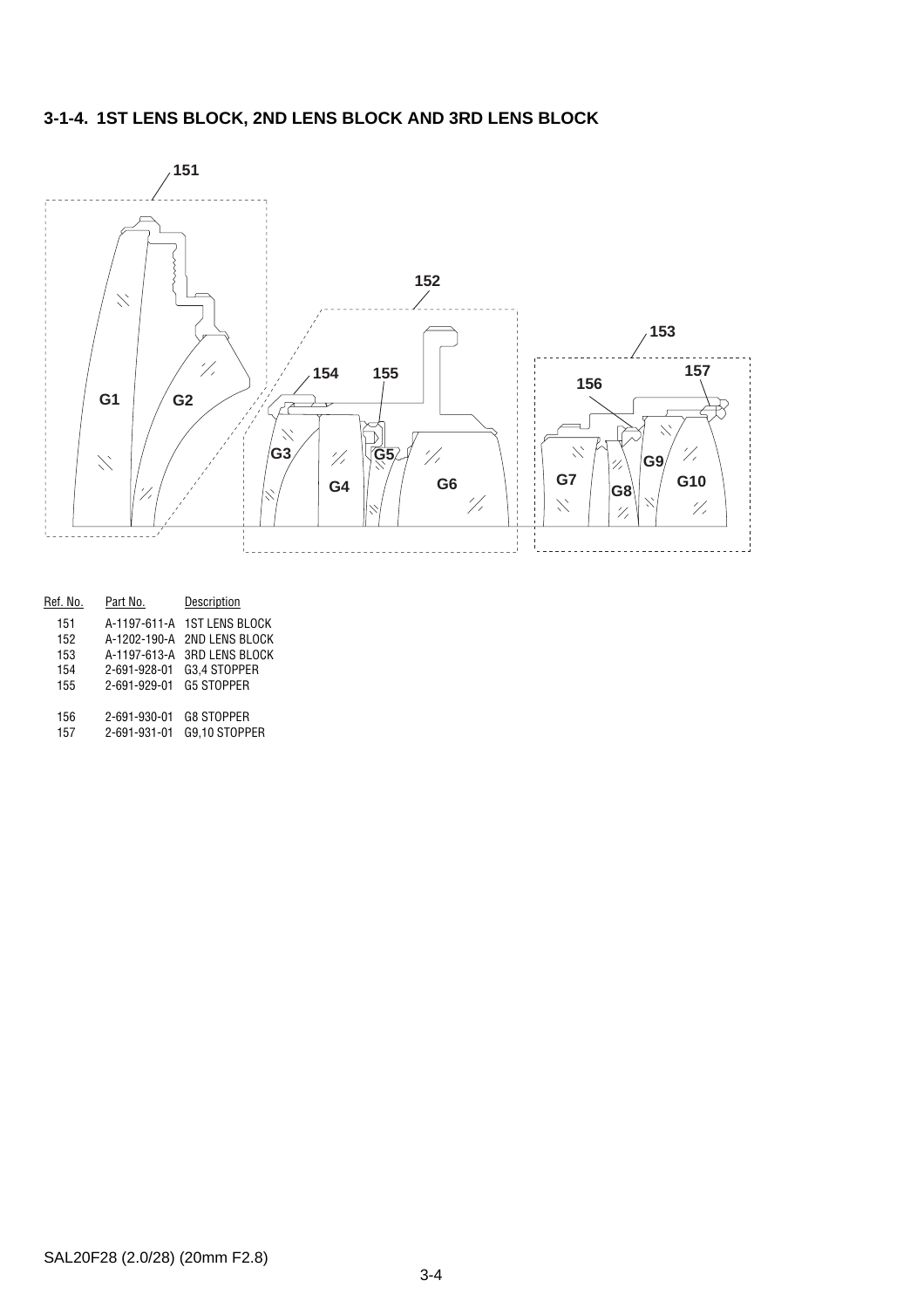## <span id="page-26-0"></span>**3-1-5. SELECTION PARTS**

#### **Ref. No.66**

These washers are provided for flange back adjustment. Change the thickness (t) according to result of adjustment.

| Part No.     | Description                       |
|--------------|-----------------------------------|
| 2-691-962-01 | BACK ADJUSTMENT WASHER A (t=0.05) |
| 2-691-963-01 | BACK ADJUSTMENT WASHER B (t=0.07) |
| 2-691-964-01 | BACK ADJUSTMENT WASHER C (t=0.1)  |
| 2-691-965-01 | BACK ADJUSTMENT WASHER D (t=0.2)  |
| 2-691-966-01 | BACK ADJUSTMENT WASHER E (t=0.5)  |

#### **Ref. No.108**

Select the type of part according to the operation load of the associated parts.



| Part No.     | Description                           |
|--------------|---------------------------------------|
| 2-691-945-01 | GUIDE ROLLER A (D1=5.03mm, D2=4.53mm) |
| 2-691-946-01 | GUIDE ROLLER B (D1=5.03mm, D2=4.52mm) |
| 2-691-947-01 | GUIDE ROLLER C (D1=5.03mm, D2=4.51mm) |
| 2-691-948-01 | GUIDE ROLLER D (D1=5.02mm, D2=4.53mm) |
| 2-691-949-01 | GUIDE ROLLER E (D1=5.02mm, D2=4.52mm) |
|              |                                       |
| 2-691-950-01 | GUIDE ROLLER F (D1=5.02mm, D2=4.51mm) |
| 2-691-951-01 | GUIDE ROLLER G (D1=5.01mm, D2=4.53mm) |
| 2-691-952-01 | GUIDE ROLLER H (D1=5.01mm, D2=4.52mm) |
| 2-691-953-01 | GUIDE ROLLER I (D1=5.01mm, D2=4.51mm) |
|              |                                       |

#### **Ref. No.109**

Select the type of part according to the operation load of the associated parts.



Part No. **Description** 

| 2-691-921-01 | CAM RING GUIDE ROLLER A (D=5.01mm) |
|--------------|------------------------------------|
| 2-691-922-01 | CAM RING GUIDE ROLLER B (D=5.02mm) |
| 2-691-923-01 | CAM RING GUIDE ROLLER C (D=5.03mm) |
| 2-691-924-01 | CAM RING GUIDE ROLLER D (D=4.99mm) |
| 2-691-920-01 | CAM RING GUIDE ROLLER E (D=5.00mm) |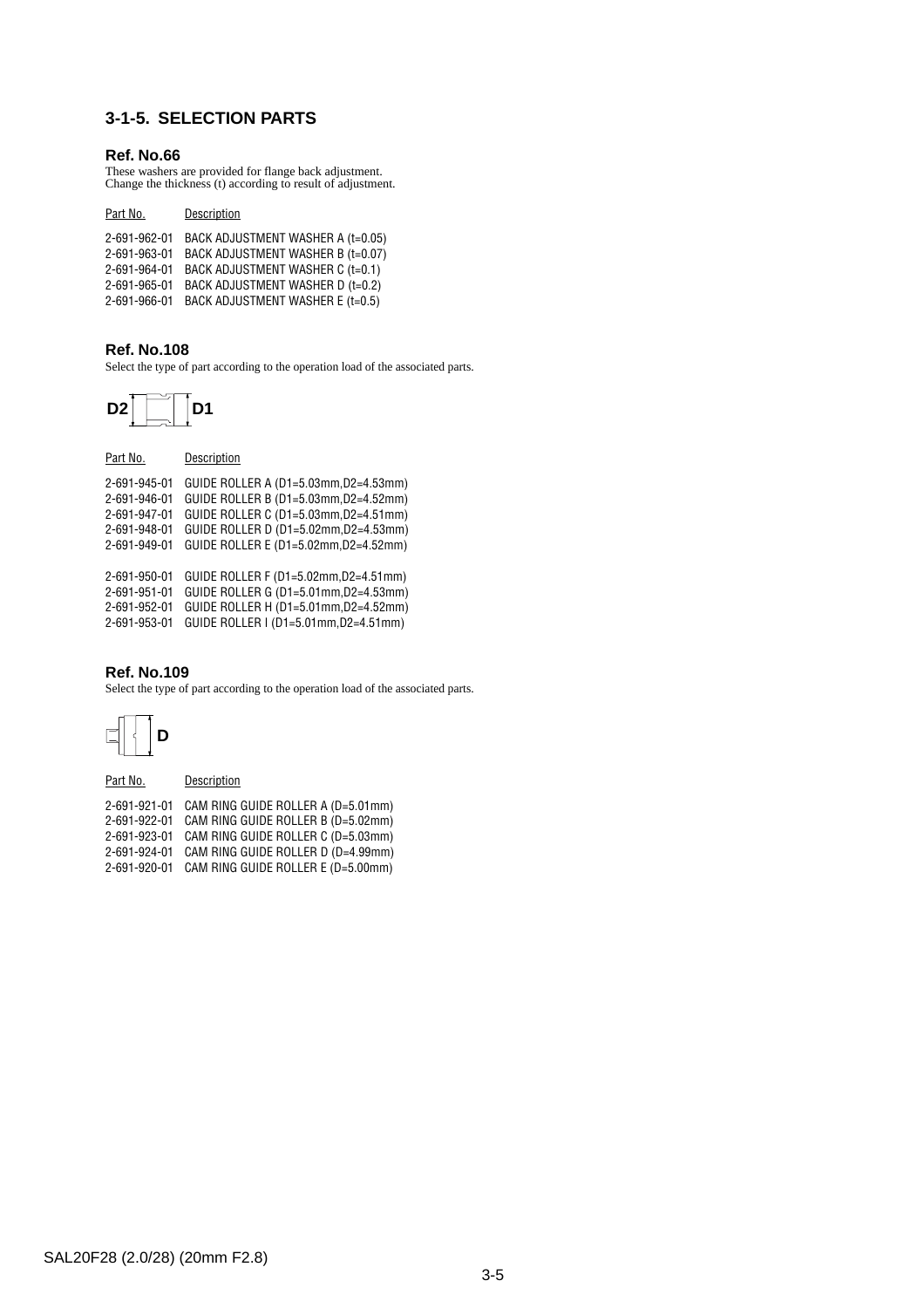## **3-2. SUPPLIED ACCESSORIES**

#### **Checking supplied accessories.**

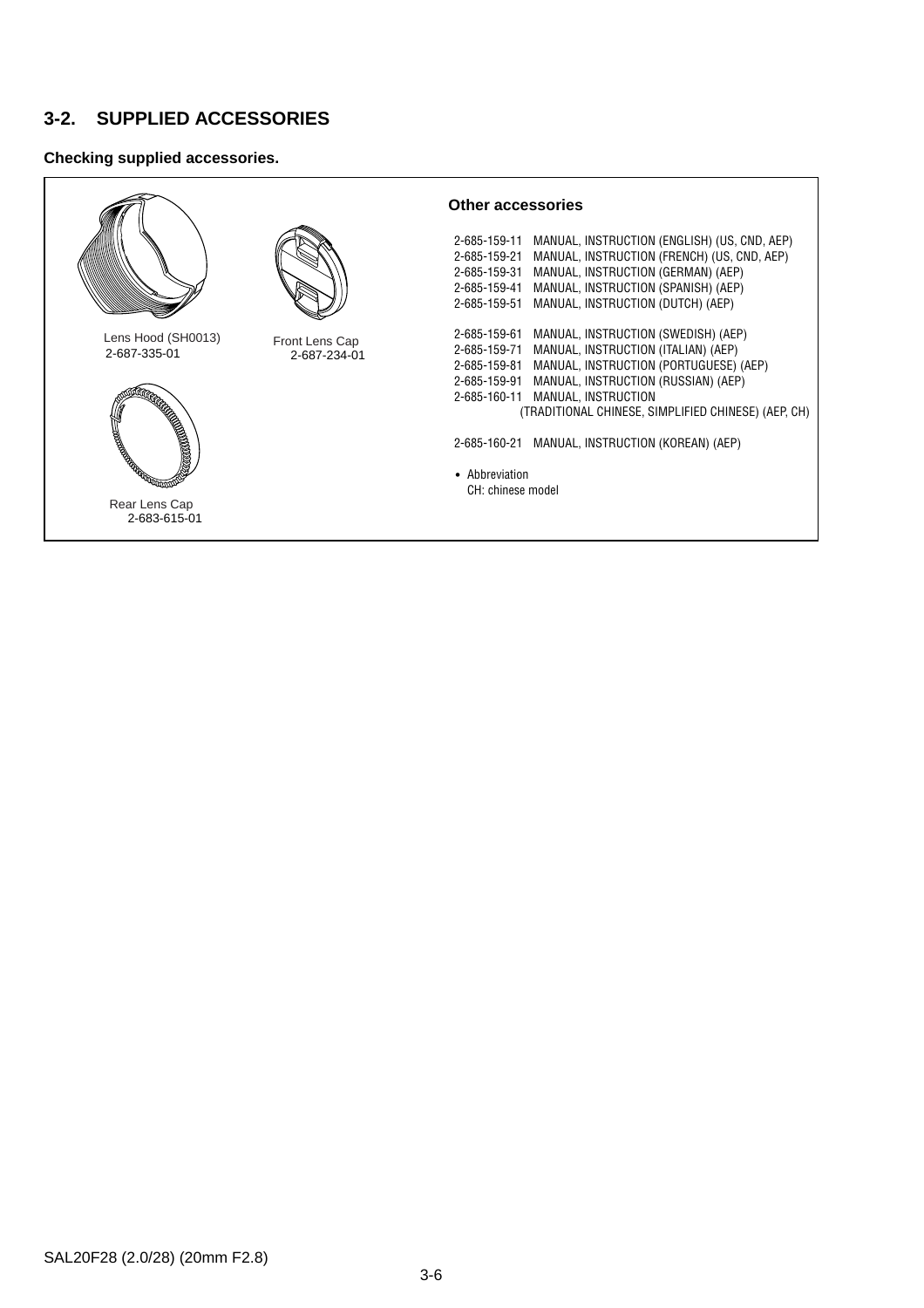## **4. ADJUSTMENTS**

<span id="page-28-0"></span>**Note:** After the service repair, perform the adjustments referring to this section.

## **4-1. PREPARATIONS**

#### **4-1-1. List of Service Tools and Equipments**

- Variable Transformer (Output voltage: AC 100 V) (Note 3)
- Camera DSLR-A100
- Compact Flash (CF) Card (For image saving)
- Screen (Art paper)
- Tape Measure
- Plane Mirror (For SLRs)
- Adhesive bond (B-10): J-6082-612-A
- Color Calculator 2

**Note:** Color Calculator 2 is downloadable from the ESI homepage.



**Fig. 4-1-1**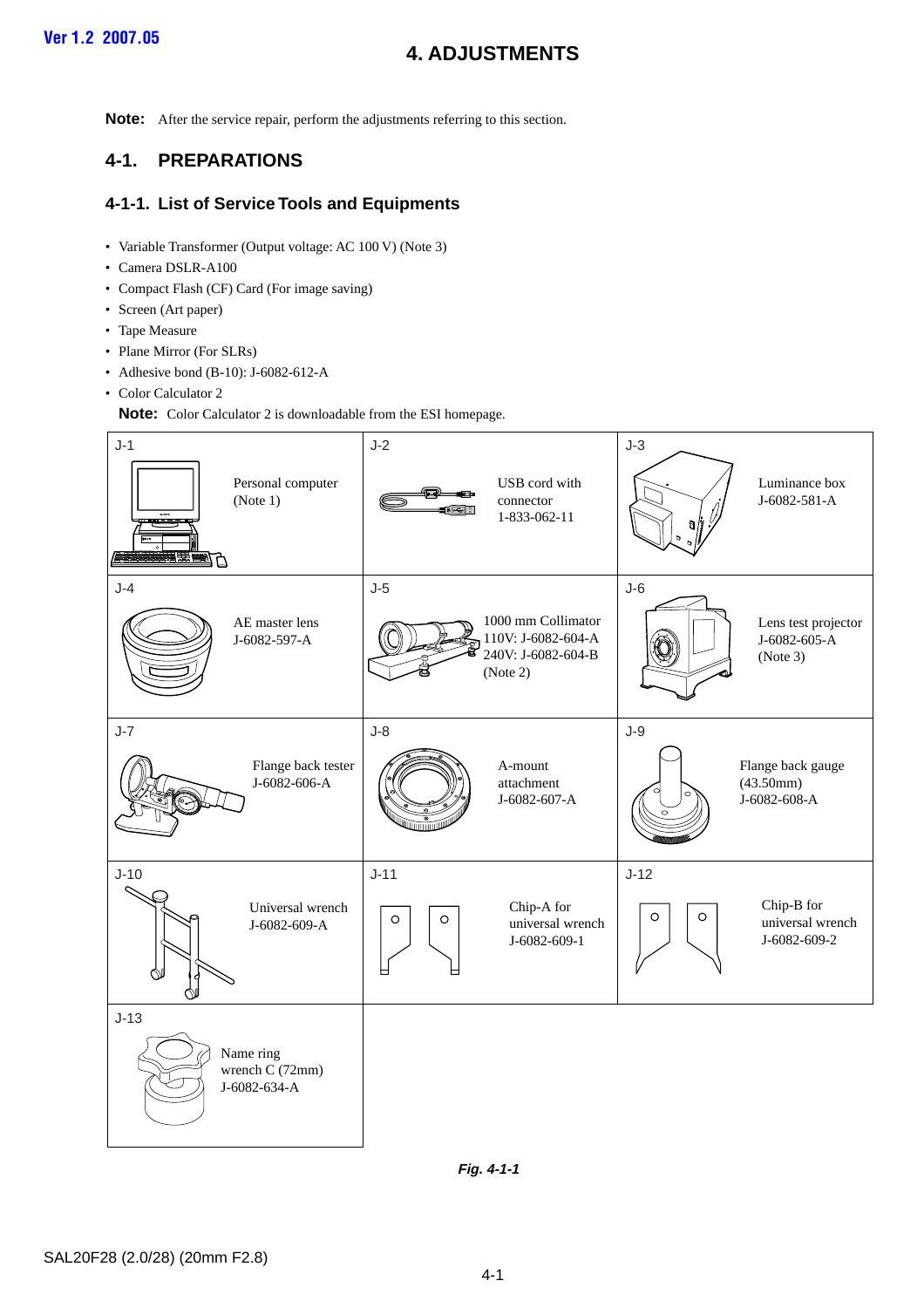**Note 1:** Personal Computer (PC)

| (Color Calculator 2 installed) |                                                    |  |  |
|--------------------------------|----------------------------------------------------|--|--|
| OS:                            | Windows2000 Professional/XP                        |  |  |
| <b>MEMORY:</b>                 | 40 M Byte or more recommended                      |  |  |
|                                | Hard disk free area: 15 M Byte or more recommended |  |  |
| USB terminal:                  | Standard equipment                                 |  |  |
| Graphics:                      | 32,000 colors or more recommended VGA monitor      |  |  |

**Note 2:** Attach the chart to the 1000 mm collimator as shown in Fig. 4-1-2.



**Note 3:** Connect the variable transformer (Output voltage: AC 100 V) to the lens test projector.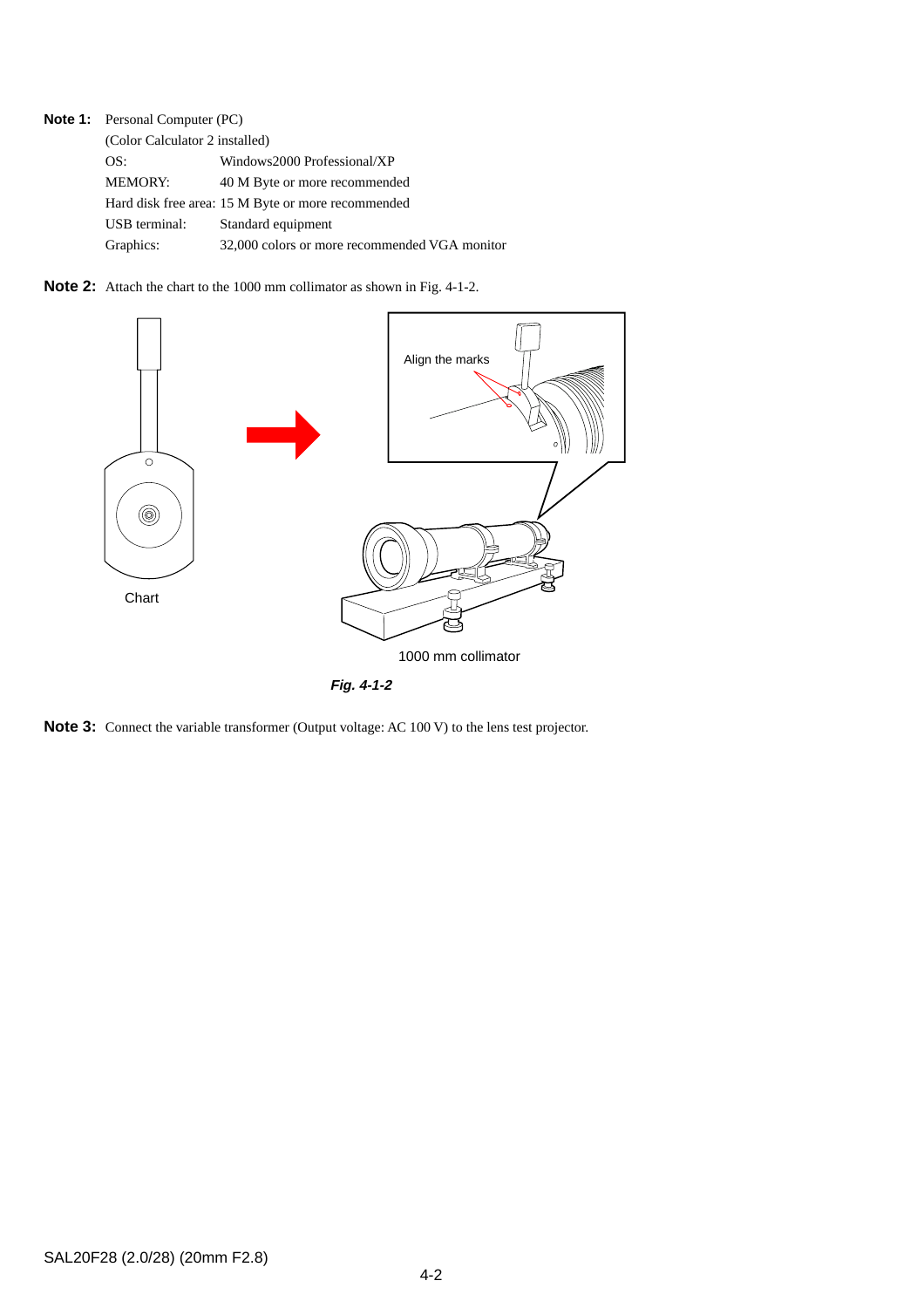#### **4-1-2. Lens Adjustment Program**

The lens adjustment program is required for the following check/adjustment. 4-5. LENS ROM CHECK

Prepare/start the Lens adjustment program with the following steps.

#### **Equipment**

- Personal Computer (PC)
- Camera DSLR-A100
- USB Cord With Connector
- Lens Adjustment Program

**Note:** Lens Adjustment Program is downloadable from the ESI homepage.

#### **1. Installation of the Lens Adjustment Program**

For installation of the lens adjustment program, refer to the link "• Preparing the DSLR-A100 adjustment program" described on the top cover of the camera DSLR-A100 service manual "9-852-130-51".

**Note:** Store the lens adjustment program "LensAdjustment.exe" and related file "AlphaLensAdjust.txt" in the folder that contains the DSLR-A100 adjustment program "DSLRadj\_cs.exe".

#### **2. Start the Lens Adjustment Program**

- 1) Connect the camera and PC with the USB cord with connector.
- 2) Set the mode dial of camera to "M".
- 3) Turn the POWER switch of the camera to OFF, then turn the POWER switch to ON while pressing the shutter button halfway down with pressed the  $\triangle$  button of controller keys and MENU buttons.
- 4) Check that the remaining number of recordable images on the LCD monitor is "BBBB". **Note:** When "BBBB" is displayed, the camera activates in the adjustment mode.
- 5) Start the lens adjustment program "LensAdjustment.exe".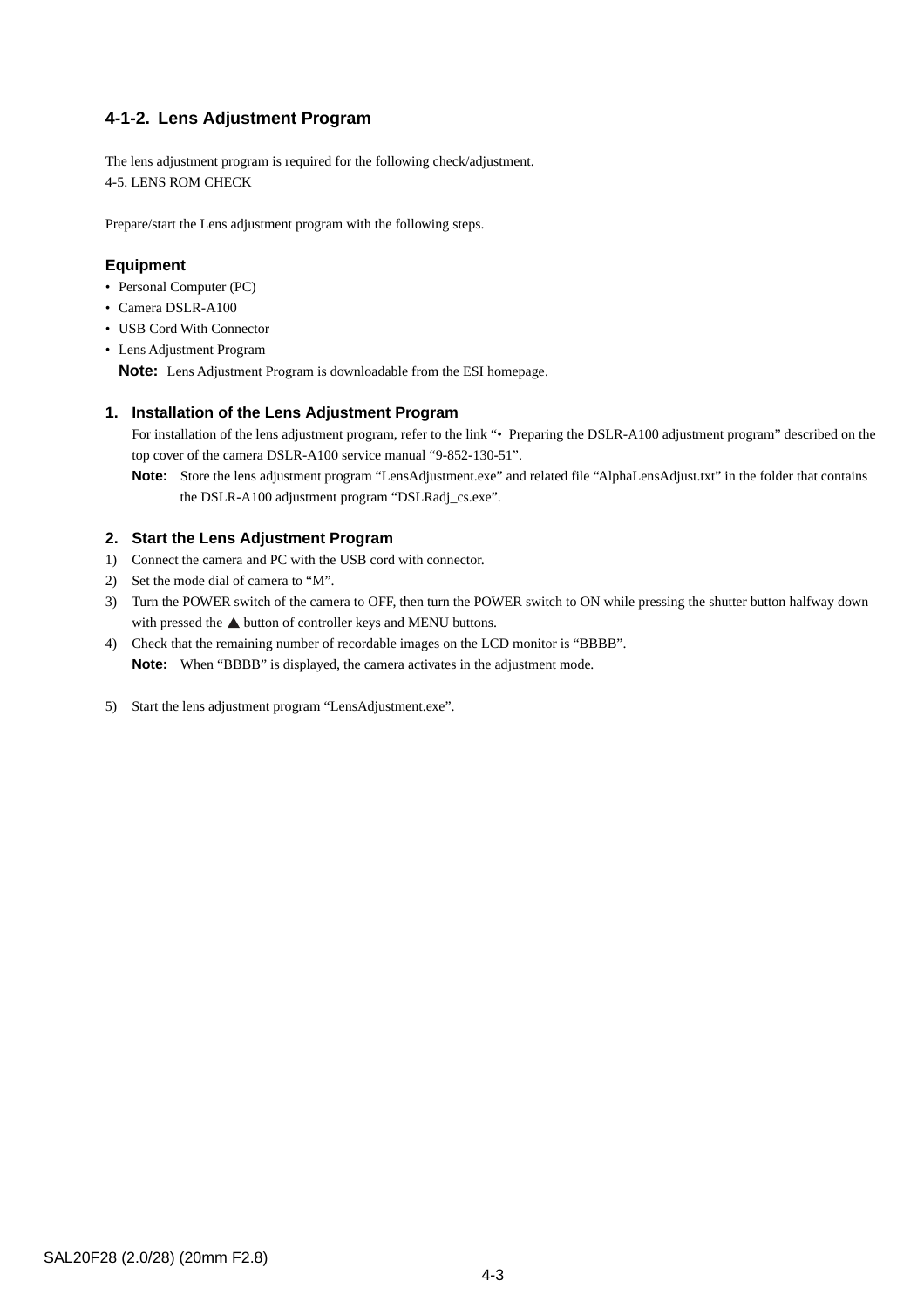## <span id="page-31-0"></span>**4-2. APERTURE DIAMETER CHECK/ADJUSTMENT**

#### **4-2-1. Aperture Diameter Check**

**Note:** Perform the aperture diameter check in the state of the Fig.4-2-1 (only the decoration ring was removed), or completion of assembling.



#### **Equipment**

- Luminance Box
- Camera DSLR-A100
- AE Master Lens
- Compact Flash (CF) Card (For image saving)
- Personal Computer (PC) (Color Calculator 2 installed)

#### **1. Preparations**

- 1) Install the CF card to the camera.
- 2) Set the equipments, camera and master lens as shown in Fig.4-2-2.



**Fig.4-2-2**

- 3) Shoot the images under the following conditions and save them.
	- **Note:** Shoot the center of the luminance surface three times with the master lens and checking lens.

|                                  |      | Focus:                         | Infinity end    |
|----------------------------------|------|--------------------------------|-----------------|
| <b>Setting of Luminance box:</b> |      | <b>Setting of Camera:</b>      |                 |
| Luminance:                       | EV12 | ISO:                           | 100             |
| <b>Setting of Lens:</b>          |      | Exposure Mode:                 | М               |
|                                  |      | shutter Speed:                 | 1/125           |
|                                  |      | Aperture:                      | F5.6            |
|                                  |      | Focus Mode:                    | MF              |
|                                  |      | Metering:                      | Center weighted |
|                                  |      | Preset white balance: Tungsten |                 |
|                                  |      | $D-R:$                         | OFF             |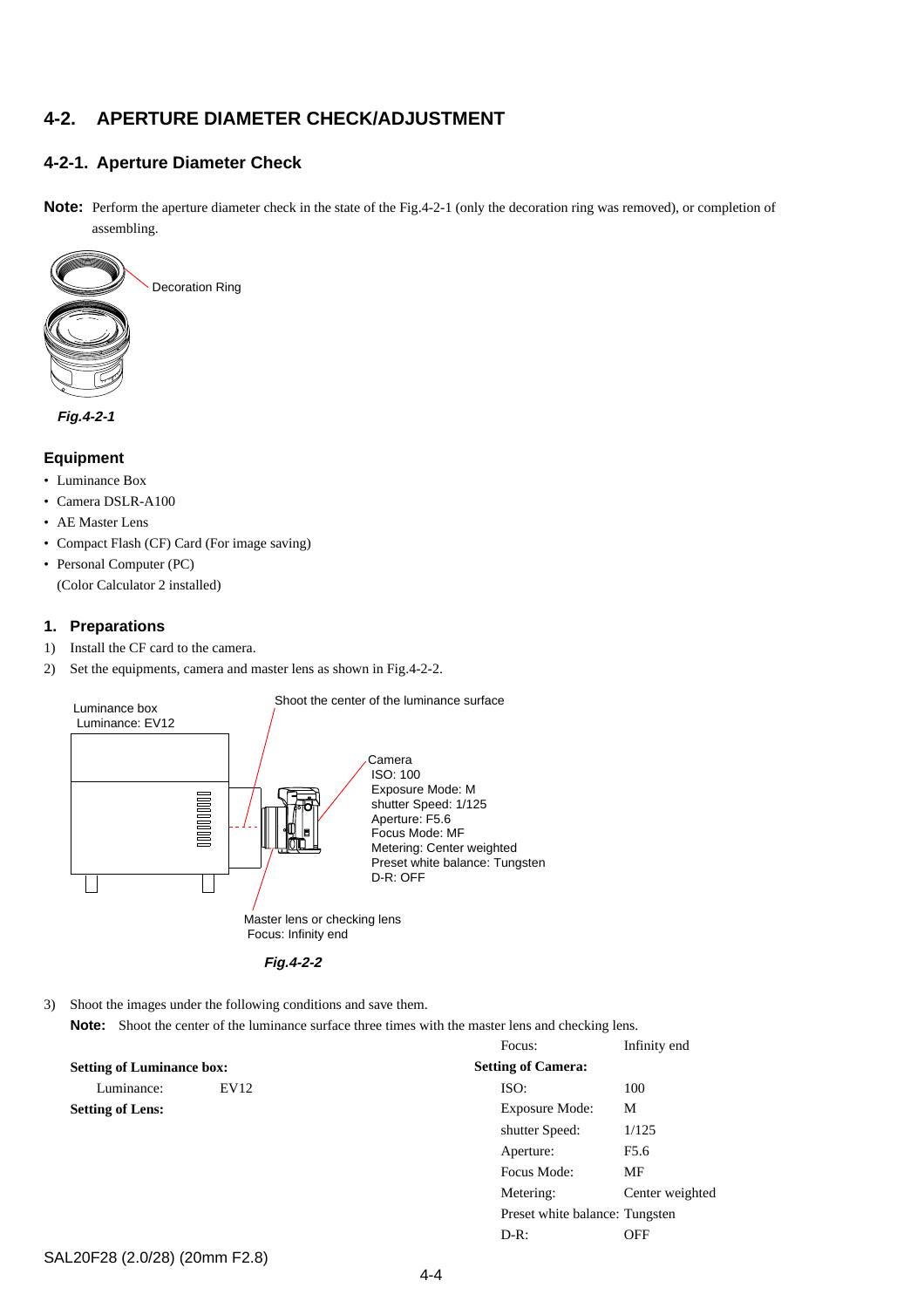#### **2. Checking of Image**

**Note:** Check the image of both master lens and checking lens.

1) Start the Color Calculator 2.



**Fig.4-2-3**

2) Read the image from the file menu.

| <b>Color Calculator 2</b>                                                                                                                              | Select Incor                                                                                                                                                 |
|--------------------------------------------------------------------------------------------------------------------------------------------------------|--------------------------------------------------------------------------------------------------------------------------------------------------------------|
| Disp Edit Help<br>Bead Inaco<br>O 3 & D Q. B Arealdode Mult<br>File Name<br>See Inser<br>SOL Birt Insee<br>Silve Dates<br>Print Dates<br><b>B</b> Quit | Select Image File Name<br><b>DBC03253.JPG</b><br><b>EB</b> d<br>$\cdot$<br>DSC03254.JPG<br><b>BD3</b><br><b>B</b> DCIM<br><b>S</b> 102MSDCF<br>$\Rightarrow$ |
|                                                                                                                                                        | Cansel<br>DSC03253.JPG<br><b>OK</b>                                                                                                                          |



3) Set the Color Calculator 2 as follows. Measured value display (Display menu): RGB+L\*a\*b\* Measuring method (Display menu): Center Single Area

| . FOR Leathe<br>Litarist cit deg | ■ ■ 9 圖 | AreaMode Center File Name DSC03253JPO |  |
|----------------------------------|---------|---------------------------------------|--|
|                                  |         |                                       |  |
| Multi Area                       |         |                                       |  |
| Single Area                      |         |                                       |  |
| - Center Single Area             |         |                                       |  |

**Fig.4-2-5**

Color space (Edit menu): sRGB



**Fig.4-2-6**

Area size for calculate (Edit menu →Option): 256×256 Pixels



**Fig.4-2-7**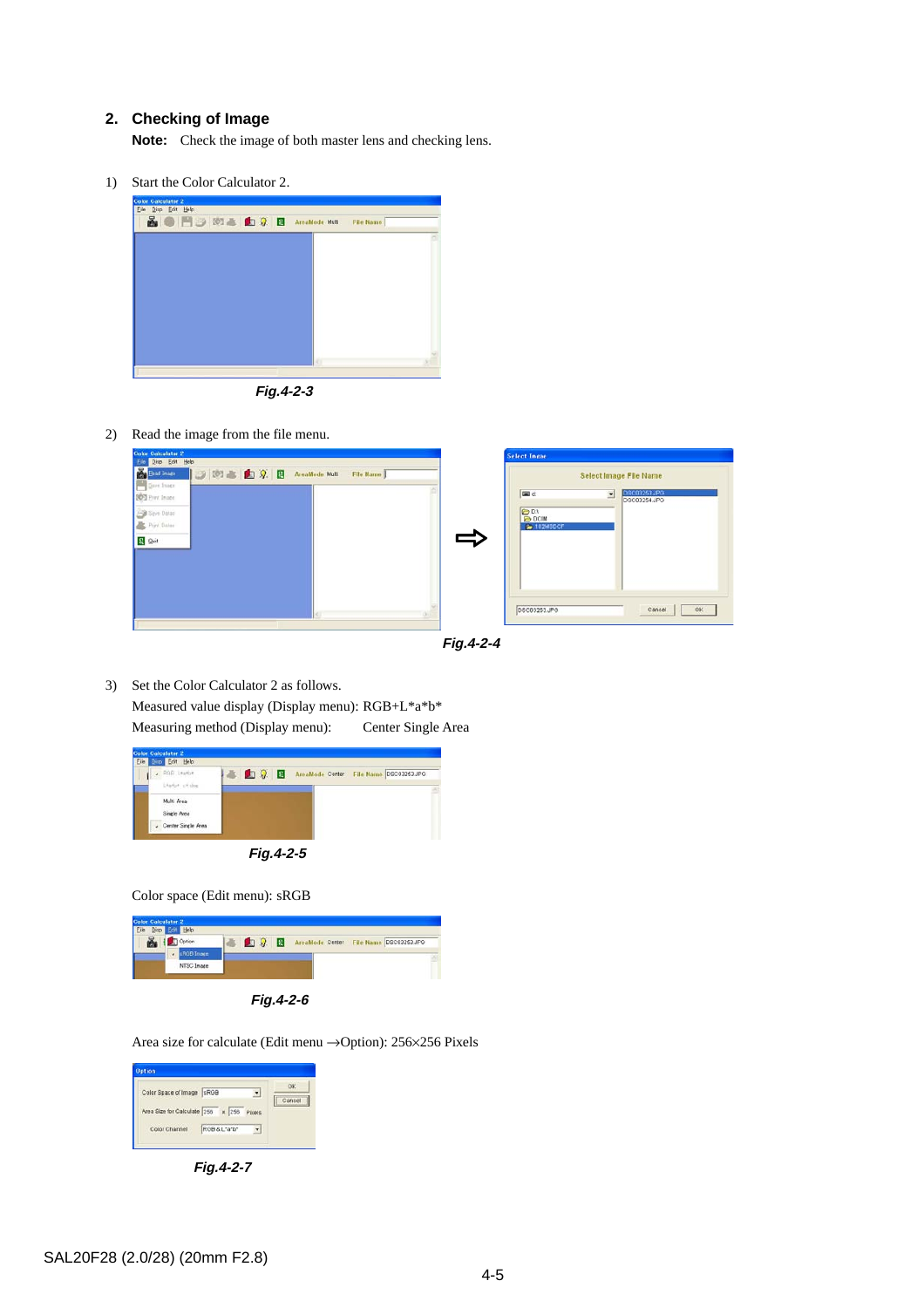- 4) Click the calculate button to measure the image.
- 5) After measuring, check the "G" values.

Average "G" value of the three images shoot with master lens: (a) Average "G" value of the three images shoot with checking lens: (b)



**Fig.4-2-8**

#### **3. Checking Method**

1) Calculate aperture error using the following formula, and check that the aperture error is within the specification.

Aperture error = Average "G" value of master lens (a) - Average "G" value of checking lens (b)

#### **Specification**

Aperture error  $=-30 \pm 5$ 

2) When the aperture error is out of specification, perform "4-2-2. Aperture Diameter Adjustment".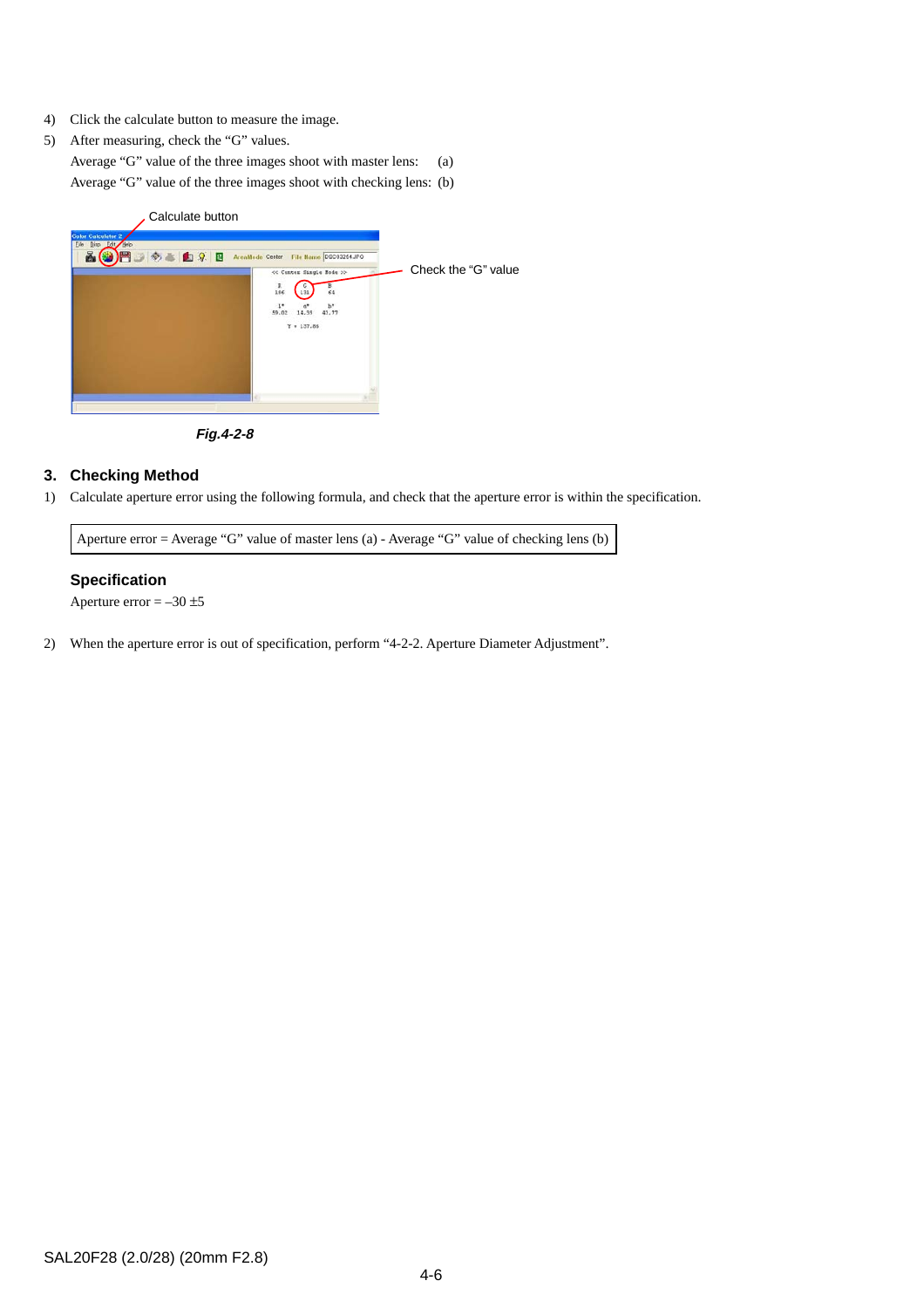#### <span id="page-34-0"></span>**4-2-2. Aperture Diameter Adjustment**

#### **Equipment**

- Luminance Box
- Camera DSLR-A100
- AE Master Lens
- Compact Flash (CF) Card (For image saving)
- Personal Computer (PC)
- (Color Calculator 2 installed)
- Adhesive bond (B-10)
- Name ring wrench (72mm)

#### **1. Adjustment Method**

1) Disassemble or assemble the checking lens into the state of Fig.4-2-9.



**Fig.4-2-9**

2) Remove the adhesive bond fixing the iris aperture unit holding spring.

Adhesive bond(B-10)(3 areas)



**Fig.4-2-10**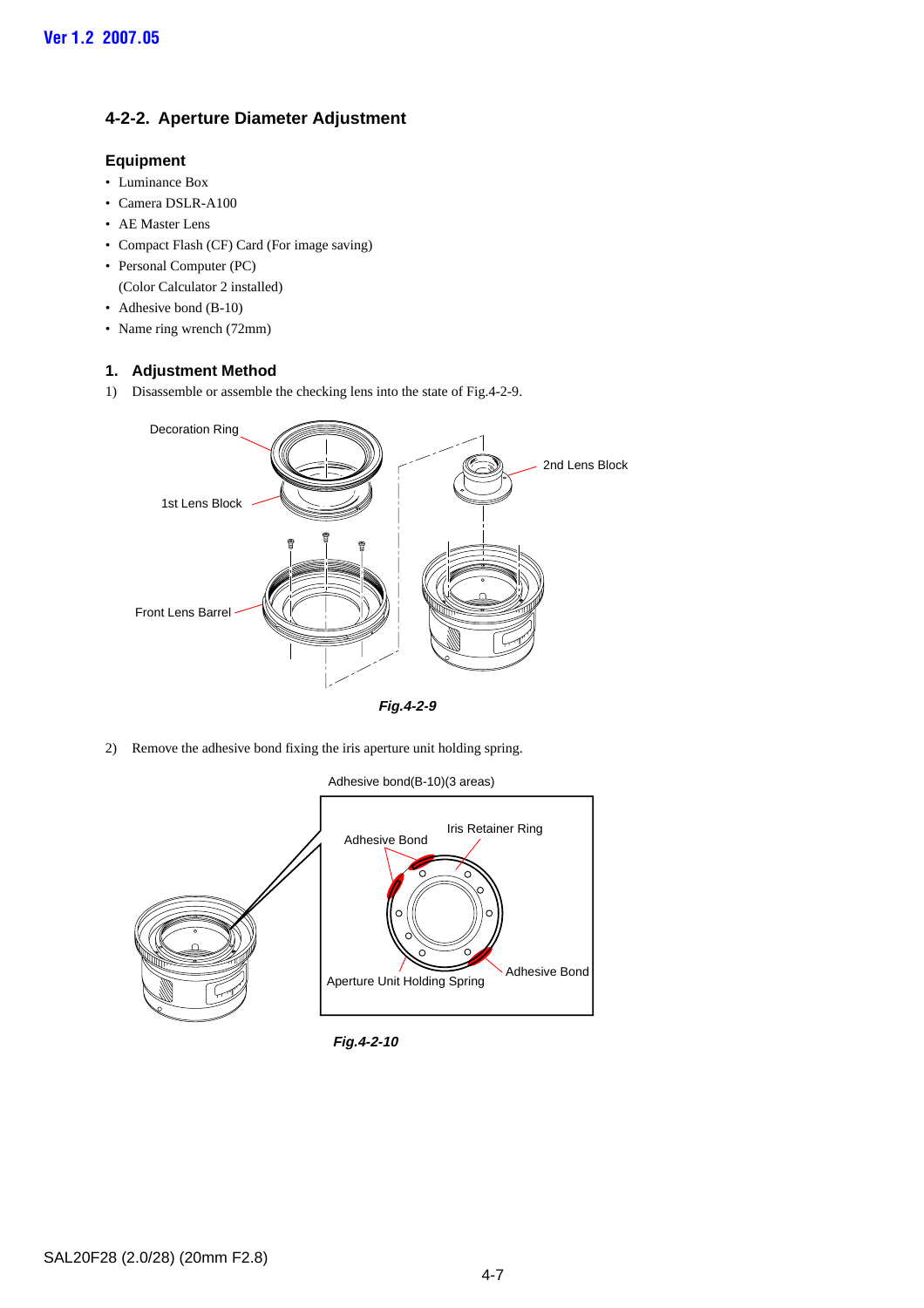3) Move the preset lever to set the preset ring at the open aperture position.



Set the preset ring at the open aperture position.

4) Turn the aperture unit holding ring to adjust the position that the aperture blades are hidden into the edge completely.



5) After the adjustment is completed, apply the adhesive bond (B-10) as shown in the Fig.4-2-13.



**Fig.4-2-13**

- 6) Assemble the lens completely.
- 7) Perform "4-2-1. Aperture Diameter Check", and repeat "4-2-1. Aperture Diameter Check" and "4-2-2. Aperture Diameter Adjustment" until the aperture error is within the specification.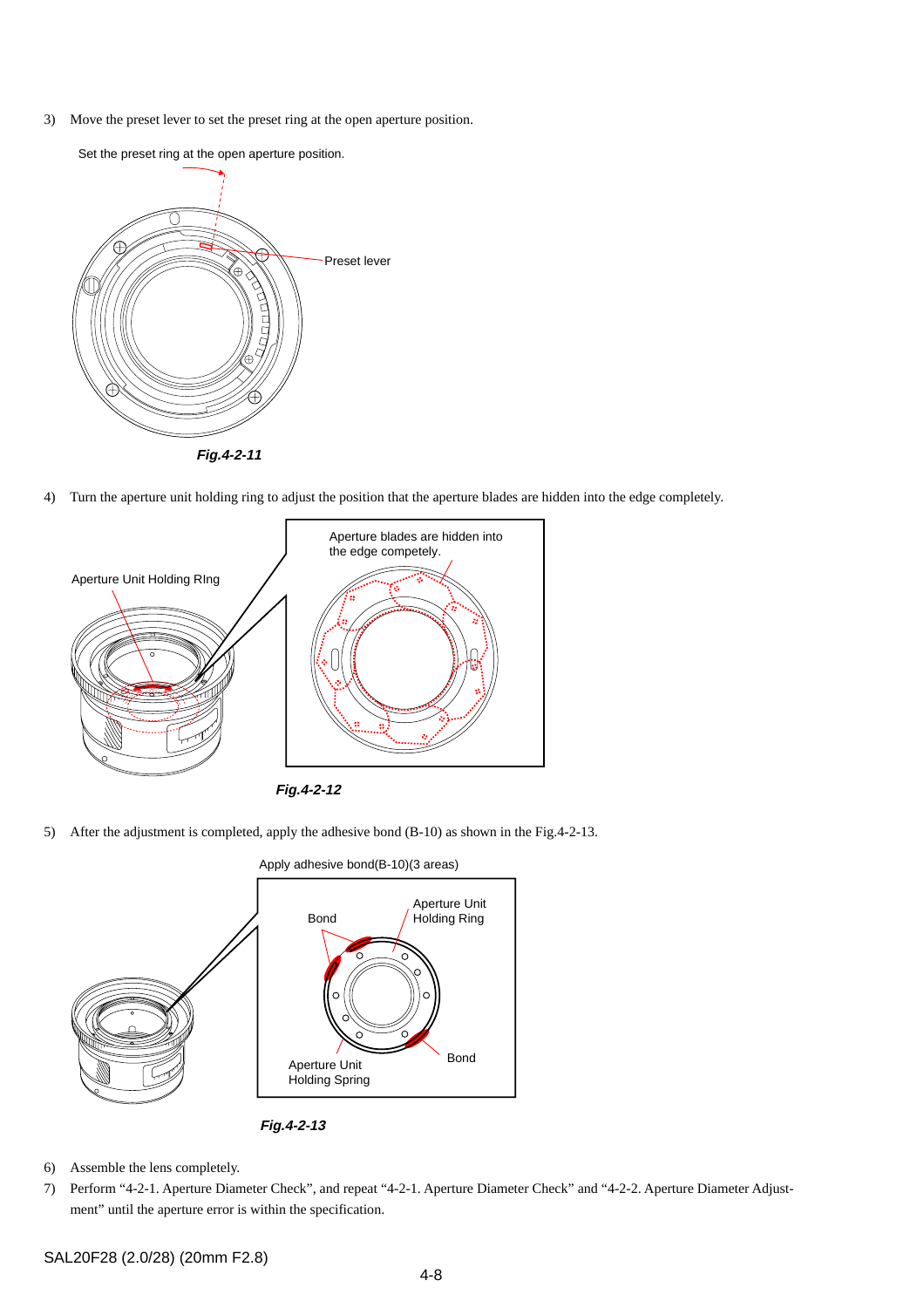## **4-3. PROJECTIVE RESOLVING POWER CHECK**

#### **Equipment**

- Lens Test Projector and Variable Transformer (Output voltage: AC 100 V) **Note:** Connect the variable transformer (Output voltage: AC 100 V) to the lens test projector.
- A-mount Attachment
- Screen (Art paper)
- Tape Measure
- Plane Mirror (For SLRs)

#### **1. Preparations**

**Note:** Check the projective resolving power of the checking lens at the following focal-length and distance.

| Focal-length f (mm) | distance (m) |  |  |
|---------------------|--------------|--|--|
| 20                  | 0.7 to 0.87  |  |  |
| Table 4-3-1         |              |  |  |

- 1) Perform the following steps (1) to (3), and incorporate the internal lenses of the lens test projector according to the checking focallength.
	- (1) Open the lid of the lens test projector.
	- (2) Pull up and turn the fixed levers on the right and left sides of the lens test projector.
	- (3) Remove or insert the lens.

**Note:** Be sure to have the right position and direction of the lens.



**Fig.4-3-1**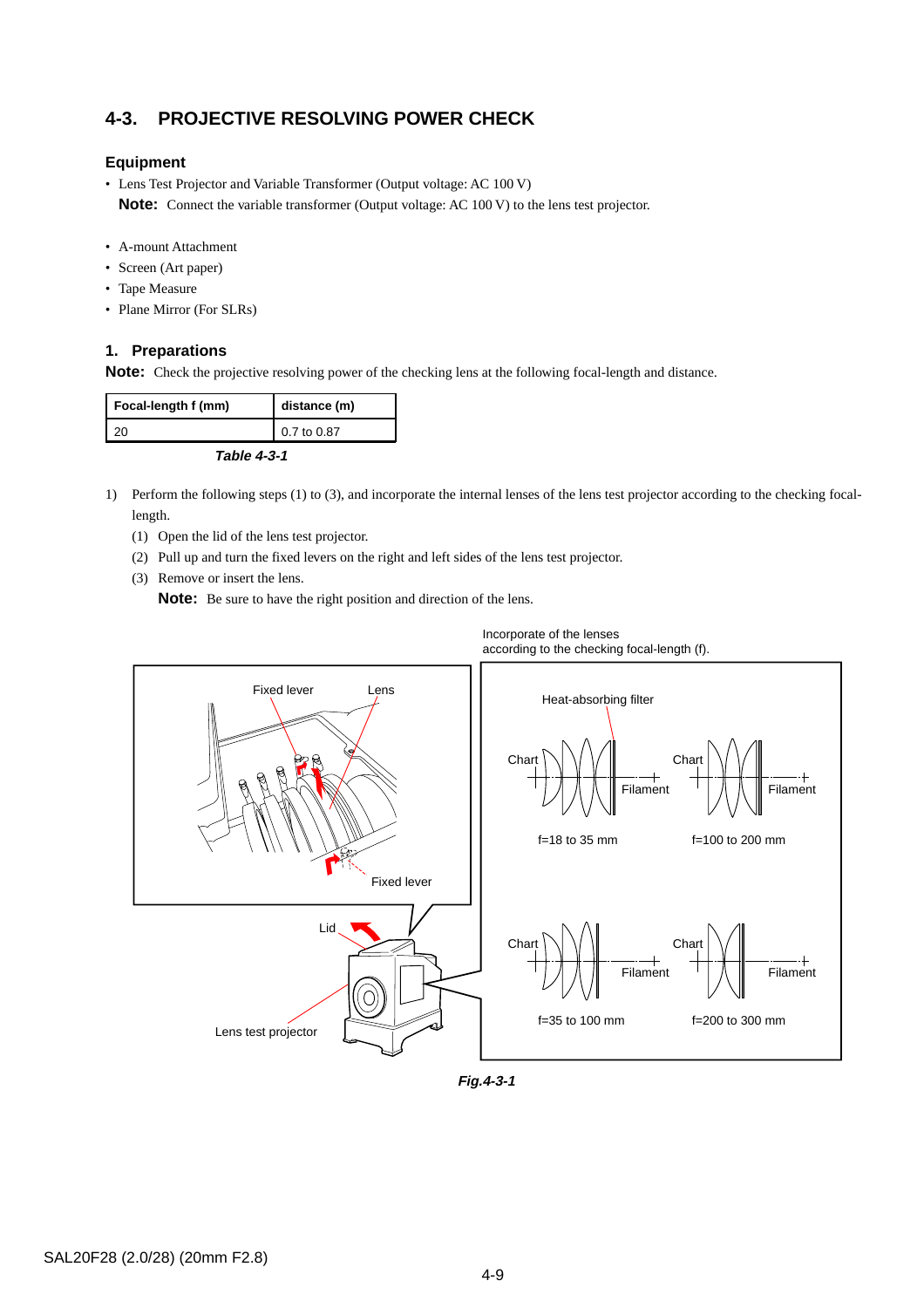- 2) Attach the checking lens to the lens test projector, and set the equipments as shown in Fig.4-3-2.
- 3) Turn the fan switch of the lens test projector to ON, then turn the lamp switch to ON.



- 4) Turn the focus ring of the checking lens until the chart image projected on the screen is the sharpest at the center (y'=0).
- 5) Set the plane mirror to the center of the projected image  $(y' = 0)$ , and adjust the projector position so that the mirror reflects the light to the center of the lens.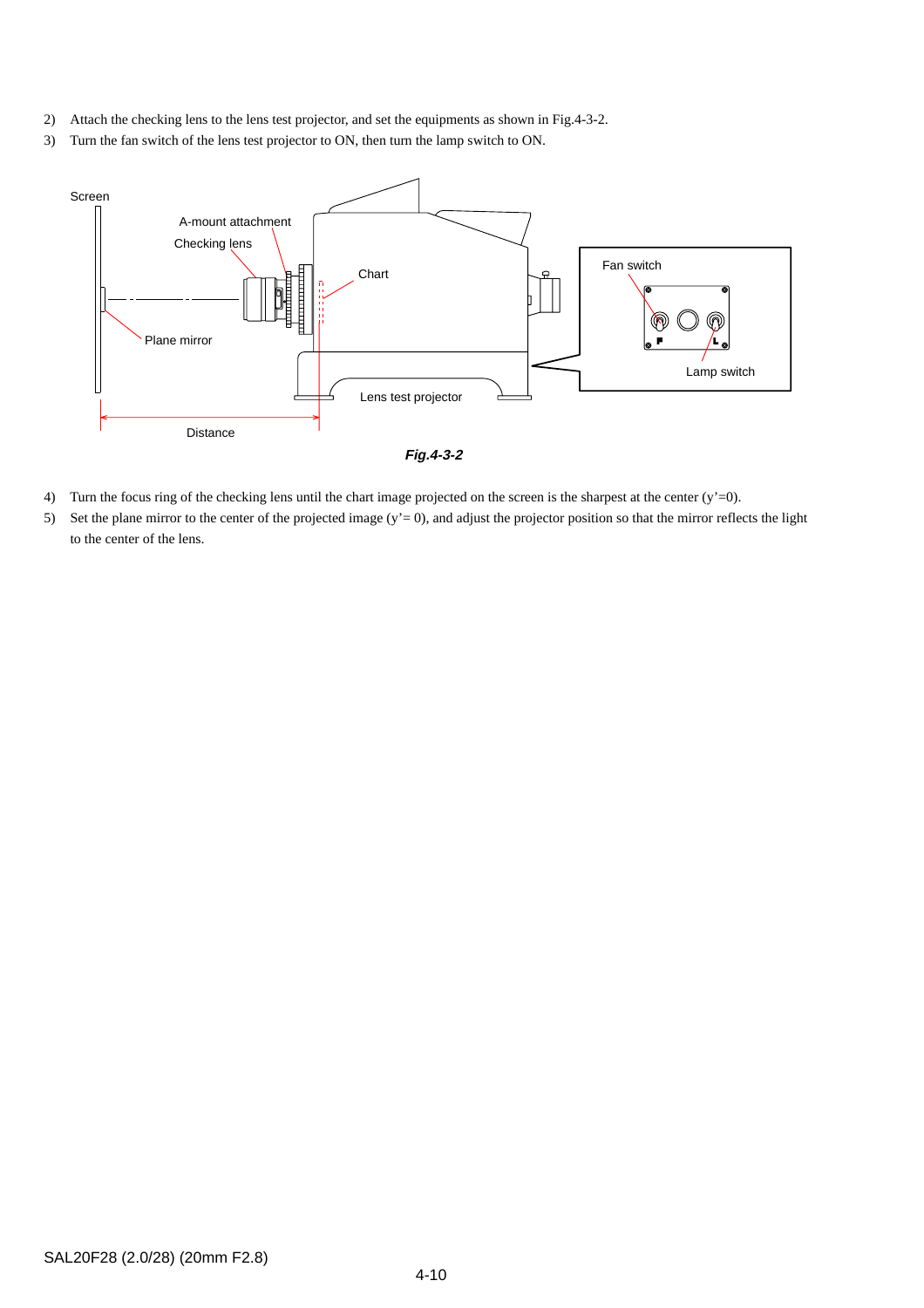#### **2. Checking Method**

- 1) Turn the focus ring of the checking lens until the chart image projected on the screen is the sharpest at the center (y'=0).
- 2) Read the number of the smallest pitched lines at the center  $(y'= 0)$ .



3) Turn the mount rotation ring of lens test projector until the projected image at a certain peripheral point (y'= 15) on the screen appears the most unsharp.

Read the number of the smallest pitched lines (both saggital and meridional: 3 lines) at the peripheral point.

**Note:** When reading the number of the smallest pitched lines, be careful of the spurious resolution.

Spurious resolution is the reversed image of 2 or 4 lines which appears on screen when focus is beyond maximum revolving power.

Do not confuse spurious resolution for the smallest pitched lines.

Correct resolution Spurious resolution



**Fig.4-3-4**

- 4) Check that the all readings (y'= 0, saggital (S) and meridional (M) at y'= 15) is within the specification of the Table 4-3-2. When the specification is not satisfied, perform the following procedure.
	- Replace the 1 group lens block, 2 group lens block and 3 group lens block.

#### **Specification**

|           |             | Focal-length   distance (m)   Number of the smallest pitched lines |               |               |
|-----------|-------------|--------------------------------------------------------------------|---------------|---------------|
| $ f$ (mm) |             | Center $(y'=0)$                                                    | $v' = 15$     |               |
|           |             | (Lines per mm)                                                     |               | м             |
| 120       | 0.7 to 0.87 | 100 or greater                                                     | 50 or greater | 63 or greater |
|           |             |                                                                    |               |               |

**Table 4-3-2**

5) After the checking is completed, turn the lamp switch of the lens test projector to OFF and cool the inside of the lens test projector, then turn the fan switch to OFF.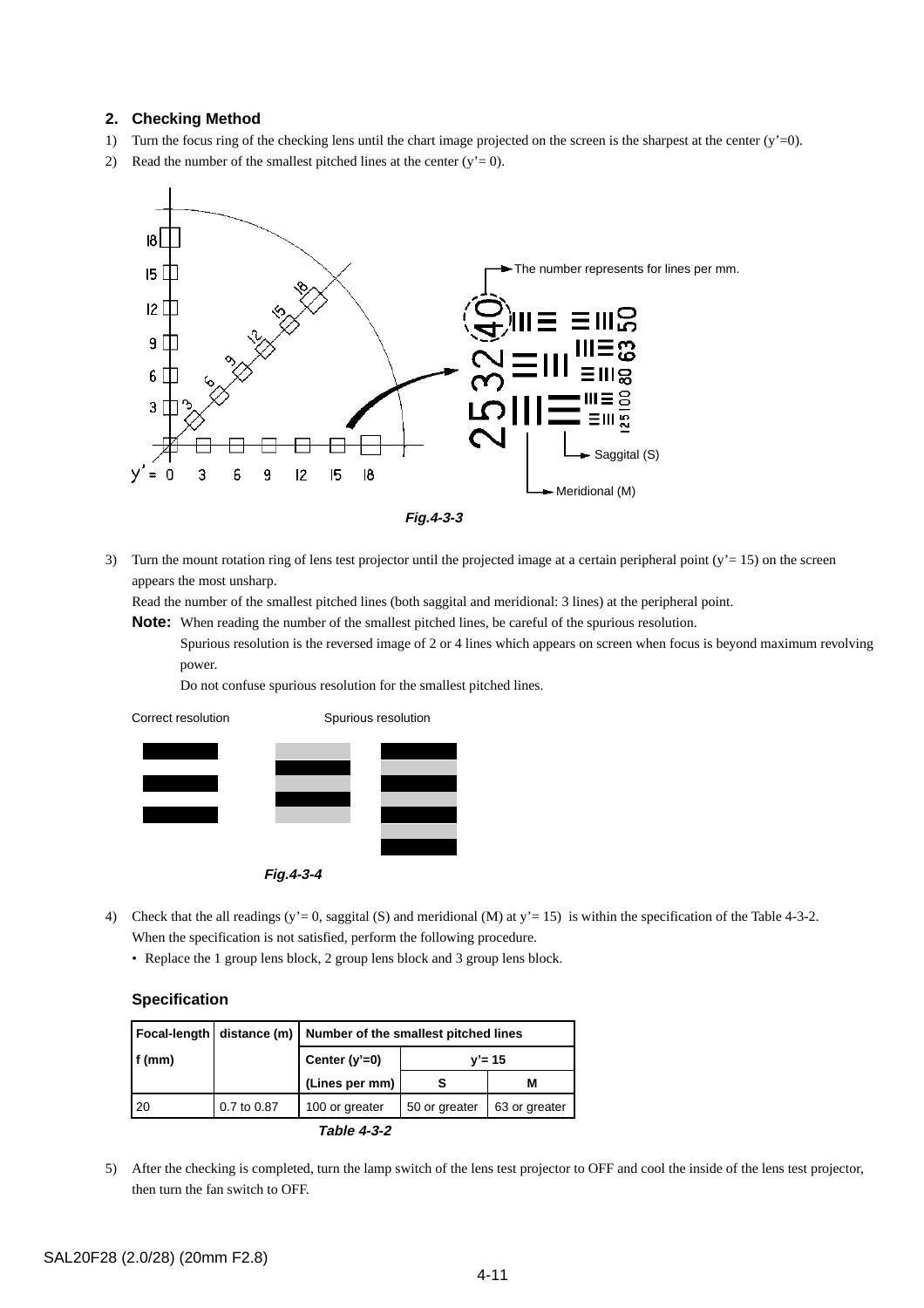## <span id="page-39-0"></span>**4-4. FLANGE BACK (f'F) CHECK/ADJUSTMENT**

#### **4-4-1. Flange Back (f'F) Check**

#### **Equipment**

- 1000 mm Collimator
- Flange Back Tester
- A-mount Attachment
- Flange Back Gauge (43.50mm)

#### **1. Preparations**

1) Set the equipments as shown in the Fig.4-4-1.



- 2) Looking through the eyepiece lens, turn the eyepiece ring of the flange back tester so that cross line or scale in the view is the sharpest.
- 3) Attach the flange back gauge (43.50mm) securely to the A-mount attachment and hold them together.
- 4) Turn the focusing knob of the flange back tester so that fine scratches on the flange back gauge (43.50mm) is the sharpest.

**Note:** Turn the knob in the direction of the arrow of Fig.4-4-2 for correct reading.



5) Turn the scale ring of the dial gauge until the long pointer indicates "0". **Note:** This position is the flange back (f'F) = 43.5 mm.

Memorize the position of short-pointer.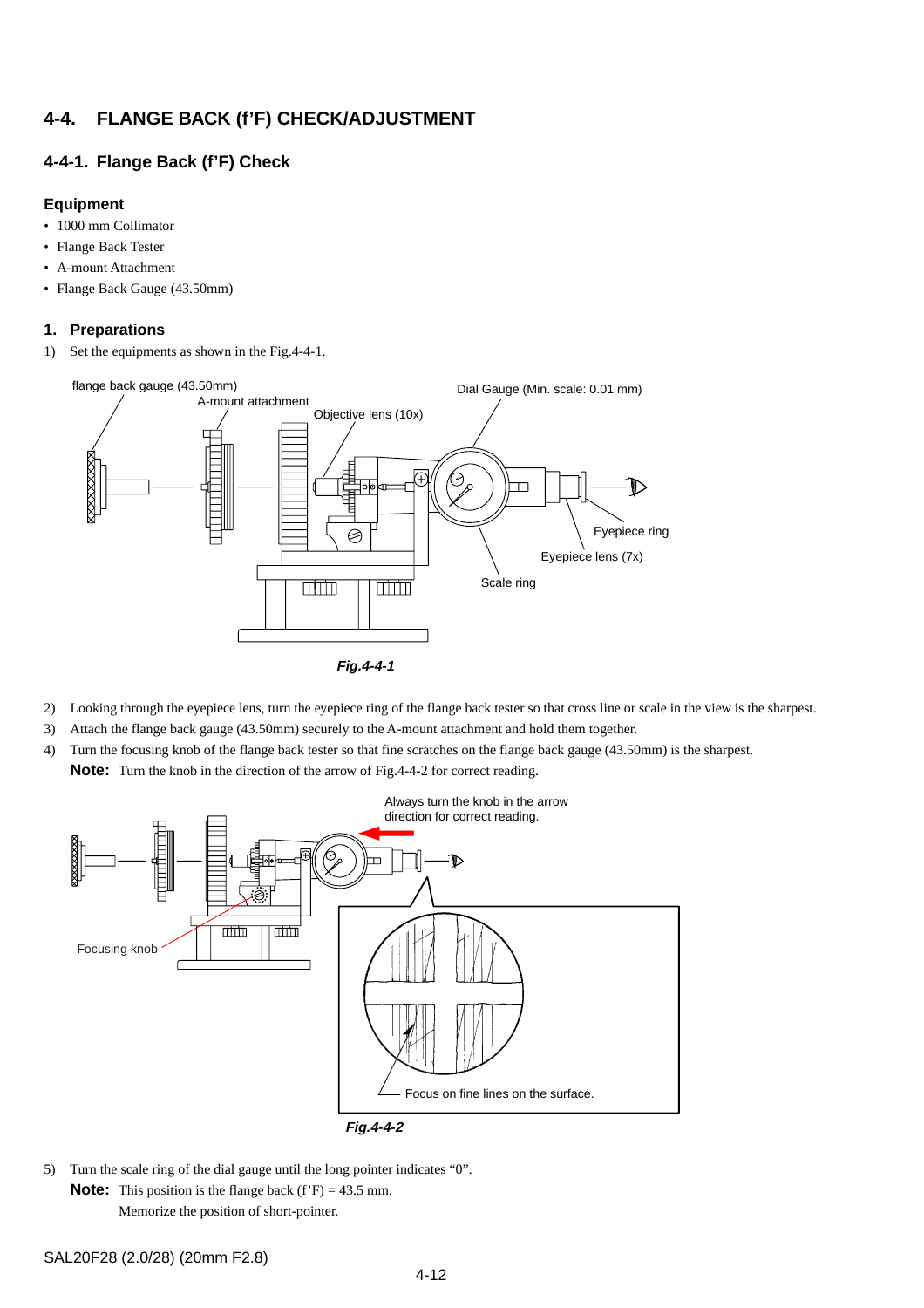#### **2. Checking Method**

1) Attach the checking lens to the flange back tester, and set the 1000 mm collimator.



- 2) Set the focus ring of the checking lens to infinity end position while looking through the microscope, and align the optical axis to the center of the chart image accurately.
- 3) Turn the focusing knob of the tester until the chart image is the sharpest (red and green color areas are equal on the chart \*). \*: Position in which the color of collimator chart changes from green into red and come into focus.

Also check the optical axis aligns with the chart center. (Refer to Fig.4-4-4.)

**Note:** Figure shows example. The cause depends on individual lens.



**Fig.4-4-4**

4) Calculate the flange back (f'F) of the checking lens using the following formula, and check that the specification of the Table 4-4-1 is satisfied.

Flange back (f'F) of the checking lens = (Flange back gauge) + (Number of short-pointer revolution) + (Reading of long-pointer)

#### **Specification**

| Focal-length<br>f (mm) | $f'F$ (mm)<br>(Infinity position) |  |  |
|------------------------|-----------------------------------|--|--|
| 20                     | 44.56 to 44.61                    |  |  |
| Table 4-4-1            |                                   |  |  |

5) When the flange back (f'F) of the checking lens is out of specification of the Table 4-4-1, perform "4-4-2. Flange Back (f'F) Adjustment".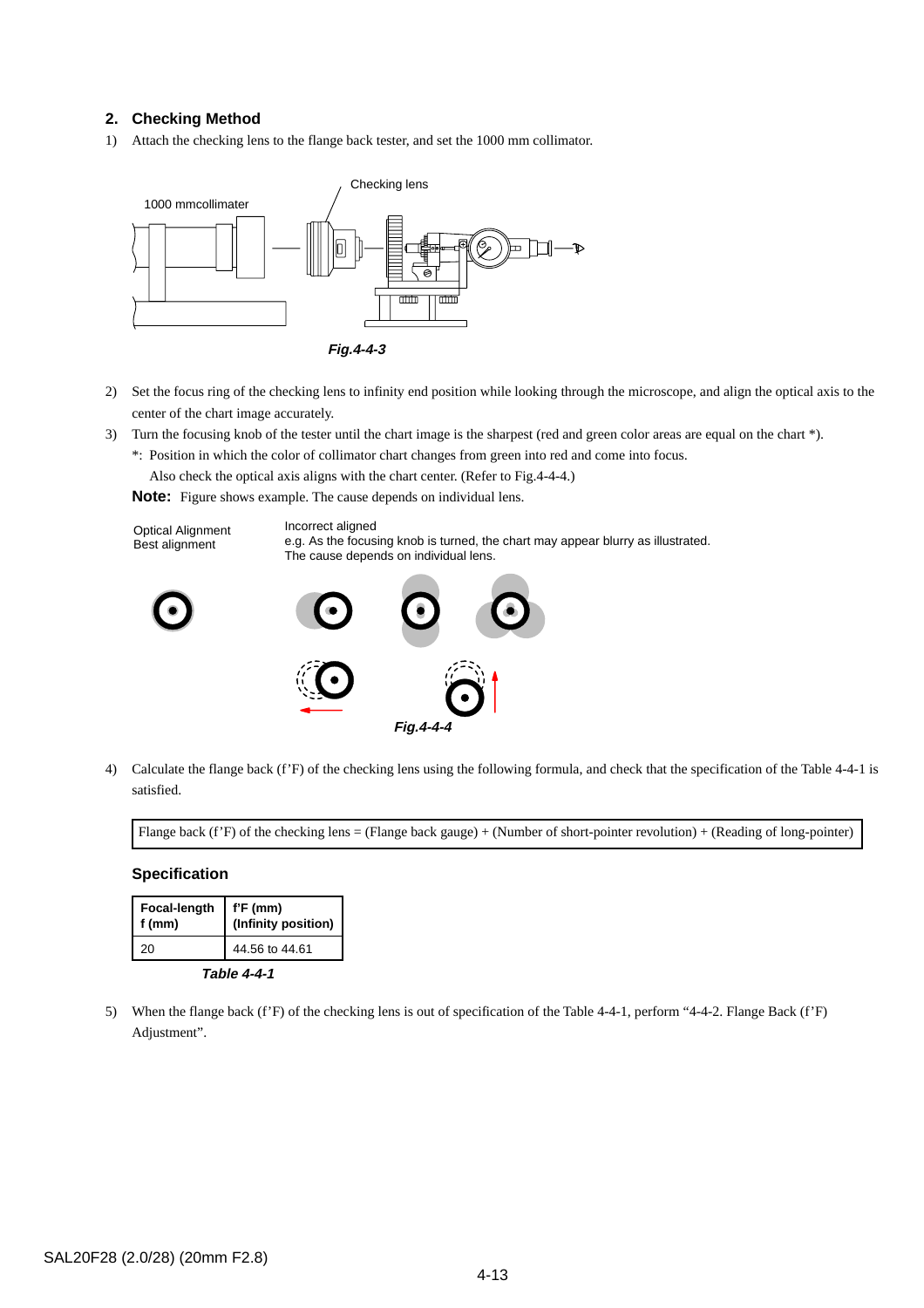## **4-4-2. Flange Back (f'F) Adjustment**

#### **Equipment**

- 1000 mm Collimator
- Flange Back Tester
- A-mount Attachment
- Flange Back Gauge (43.50mm)
- Adhesive bond (B-40)

#### **Adjusting Method**

1) Depending on the result in "4-4-1 Confirmation of flange back (f'F)", calculate the shift amount and adjust the thickness of back adjustment washer.

Shift Amount  $(x) = f'F$  (measured value) - 44.58mm

2) Remove the back adjustment washer and measure the thickness of back adjustment washer with micrometer or calipers. Then, select a back adjustment washer with suitable thickness.

When the shift amount (x) is the negative (-) value, decrease the thickness of back adjustment washer.

When the shift amount  $(x)$  is the positive  $(+)$  value, increase the thickness of back adjustment washer.

#### **Back adjustment washer**

| Part No.     | <b>Description</b>                 |
|--------------|------------------------------------|
| 2-691-962-01 | Back adjustment washer A (0.05 mm) |
| 2-691-963-01 | Back adjustment washer B (0.07 mm) |
| 2-691-964-01 | Back adjustment washer C (0.10 mm) |
| 2-691-965-01 | Back adjustment washer D (0.20 mm) |
| 2-691-966-01 | Back adjustment washer E (0.50 mm) |

**Table 4-4-2**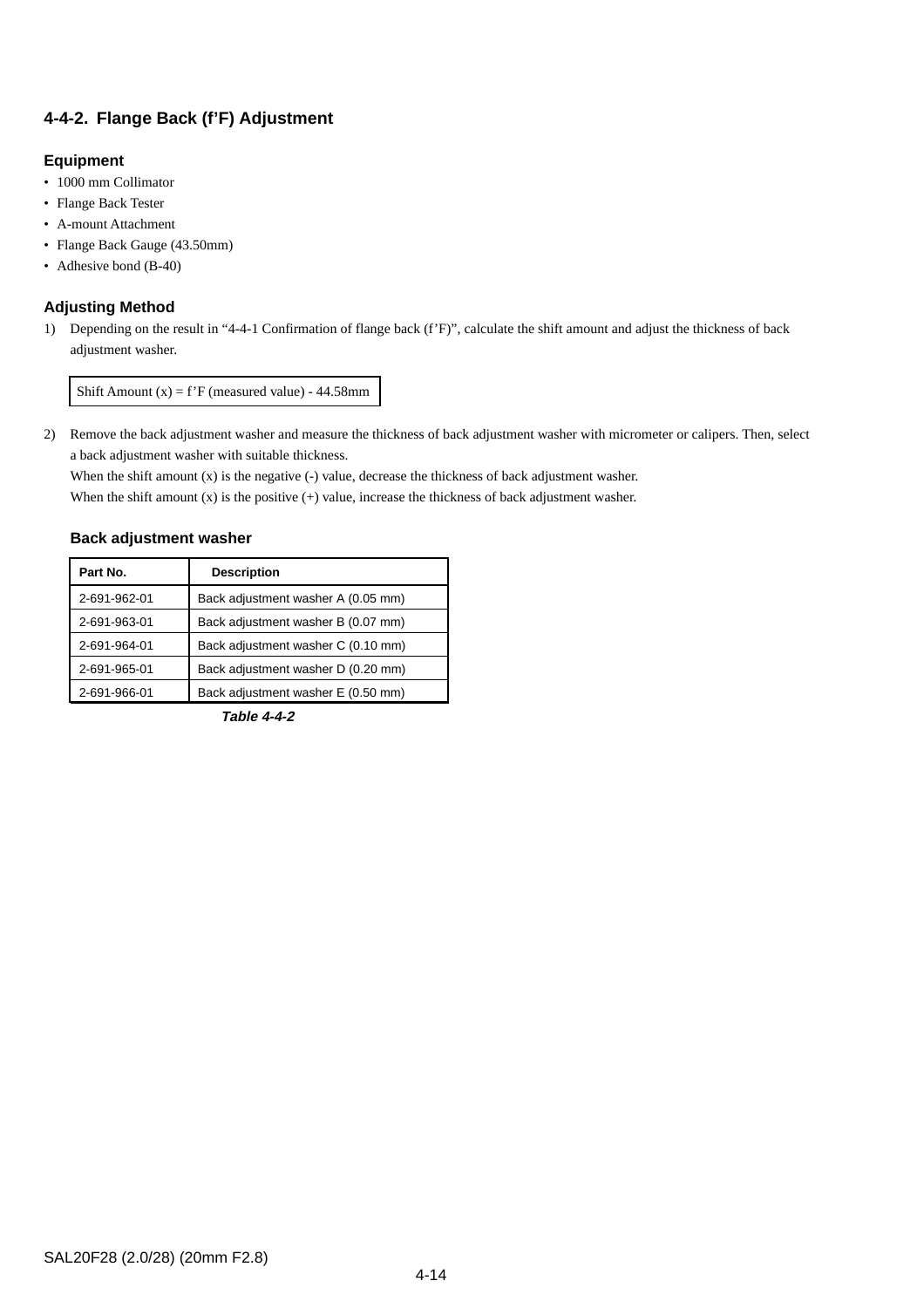- 3) Attach the rear light shield barrel, lens mount riveting block and outside barrel to the checking lens, and install the checking lens to the flange back tester.
- 4) Check the flange back (f'F) of the checking lens meets the specification referring to "4-4-1. Flange Back (f'F) Check." If not to meet the specification, replace the back adjustment washer referring to step 1, 2 of adjustment method, and check flange back again.
- 5) After the adjustment is completed, remove the rear light shield barrel and lens mount riveting block once. Apply adhesive bond (B-40) to the four screws, and then fix the outer tube with four these screws. (Refer to HELP08.)
- 6) Attach the rear light shield barrel and lens mount riveting block. (Refer to HELP09.)

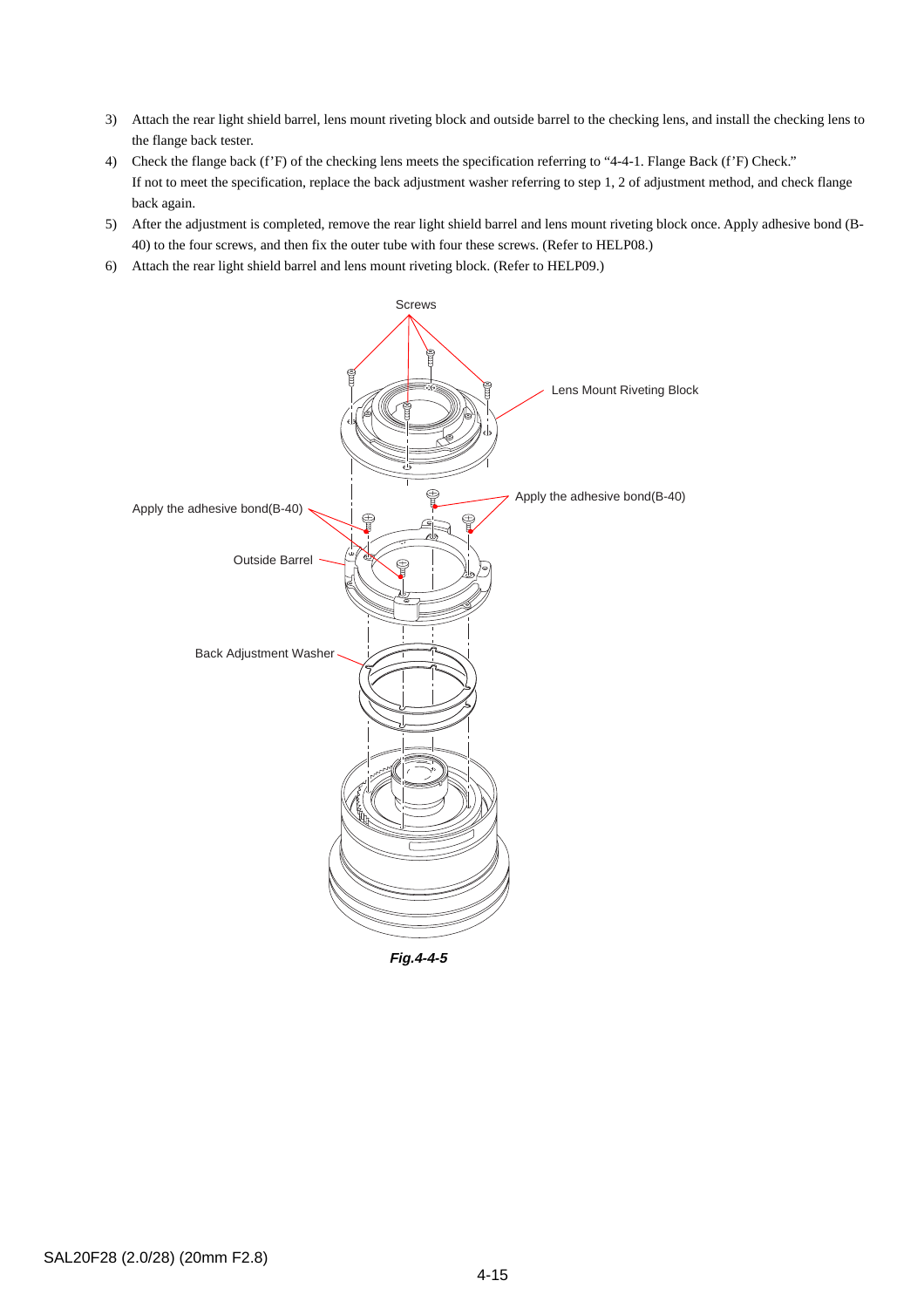## **4-5. LENS ROM CHECK**

**Note:** If dialog box of error code appears during the checking, check the reason of error referring to page 4-17.

#### **Equipment**

- Personal Computer (PC)
- Camera DSLR-A100
- USB Cord With Connector
- Lens Adjustment Program

**Note:** Lens Adjustment Program is downloadable from the ESI homepage.

#### **1. Preparations**

- 1) Connect the checking lens to the camera.
- 2) Start the lens adjustment program "LensAdjustment.exe" referring to "4-1-2. Lens Adjustment Program".



**Fig. 4-5-1**

#### **2. Checking Method**

- 1) Click the [Connect] button on the lens adjustment program. **Note:** Click the **[End]** button to disconnect the USB connection, then lens adjustment program will terminate.
- 2) Check that the display of "Lens Code" and "Model Name" is correct.

**Note:** Focus position setting is not required.

| <b>ID LensAdjustment</b>                                 |         |
|----------------------------------------------------------|---------|
| Lens Code: 2641 / SAL20F28<br>Model Name<br>AF 20mm/F2.8 | Connect |
| 20mm F2.8                                                |         |
| Zocm'<br>Focus                                           | End     |
| Fig. 4-5-2                                               |         |

- 3) Click the **End** button to terminate the lens adjustment program.
- 4) Turn the POWER switch of the camera to OFF.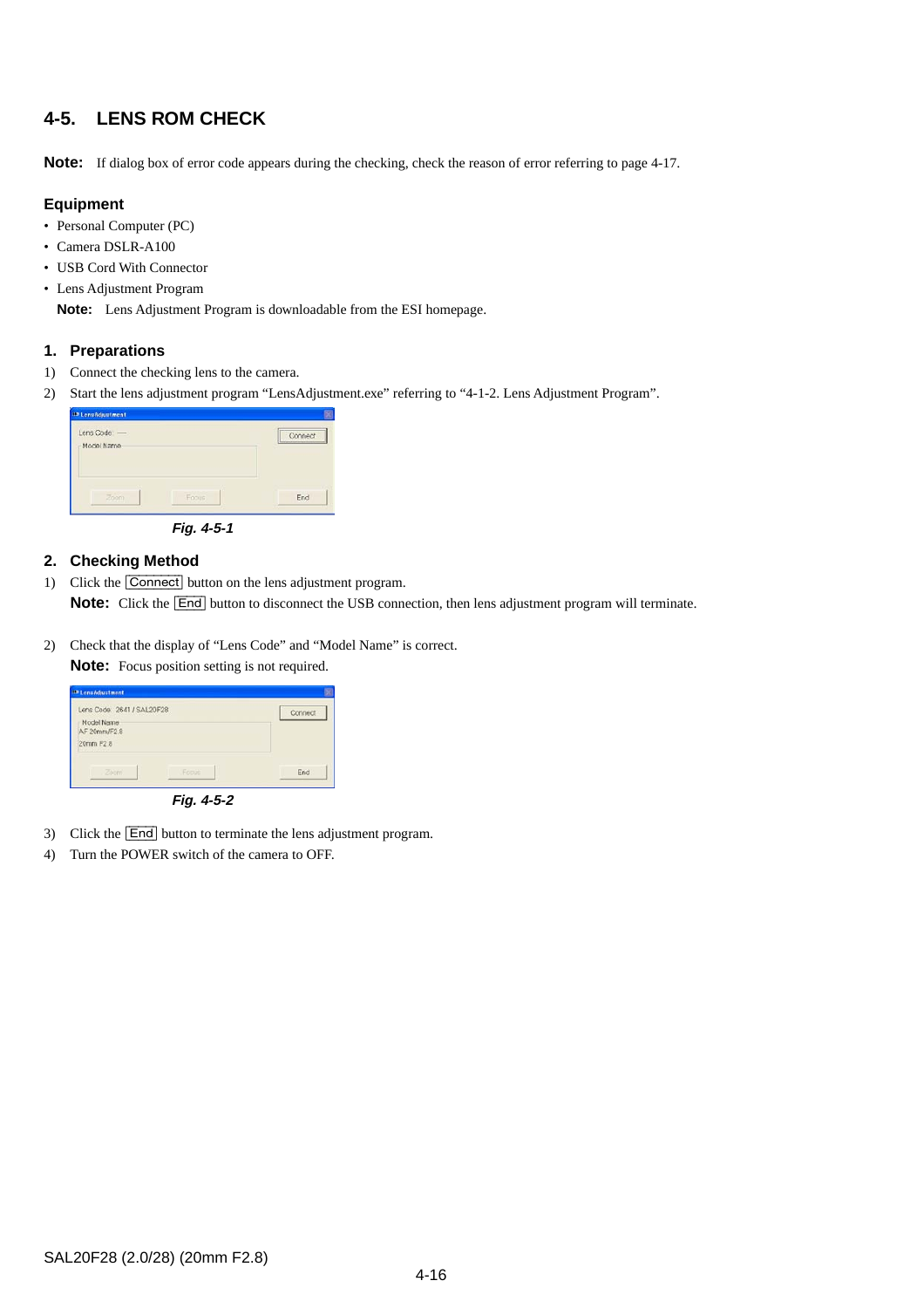## **4-6. ERROR CODE LIST**

| Error code           |              | <b>Description</b>                                                                |  |
|----------------------|--------------|-----------------------------------------------------------------------------------|--|
| Corrupt Data         |              | Zoom/focus data of check pattern is out of sync with the number of check pattern. |  |
| Error, No Lens       |              | Lens is not connected correctly.                                                  |  |
| Error, Unknown Lens  |              | Unidentified lens is connected.                                                   |  |
| Communication Error, | Code#:E600   | Communication error with the camera                                               |  |
|                      | Code#:F000   | Input data error to DLL file                                                      |  |
|                      | $Code\#F100$ | Setting error of USB port                                                         |  |
|                      | Code#:2531   | Communication error of main signal on the camera                                  |  |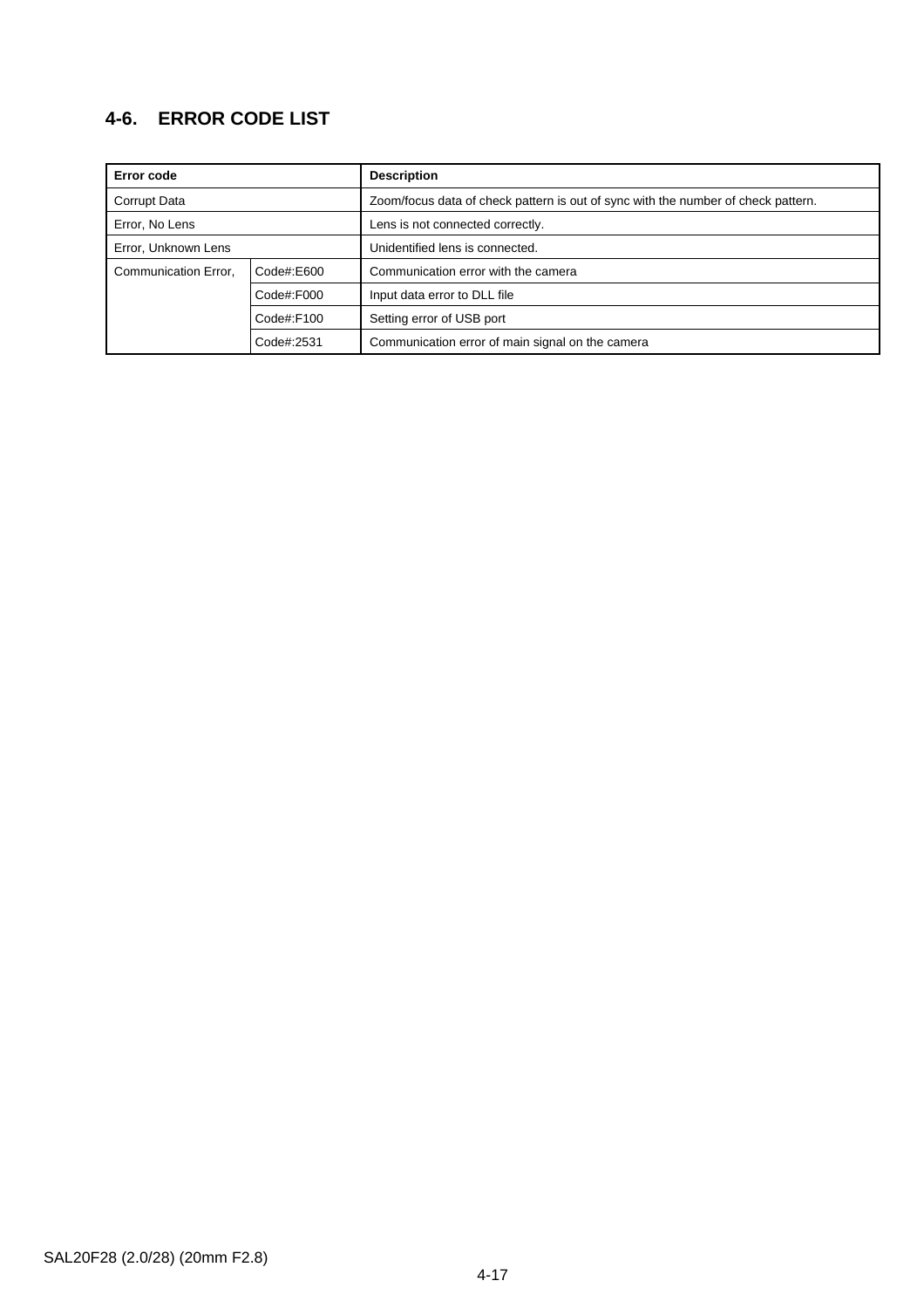#### <span id="page-45-0"></span>**[Description of main button functions on toolbar of the Adobe Acrobat Reader Ver5.0 (for Windows)]**



#### **Printing a text**

- 1. Click the Print button  $\mathbf{\vec{C}}$
- 2. Specify a printer, print range, number of copies, and other options, and then click [OK].

#### **Application of printing:**

To set a range to be printed within a page, select the graphic selection tool  $\ddot{\odot}$  and drag on the page to enclose a range to be printed, and then click the Print button.

#### **Finding a text**

- 1. Click the Find button  $\mathbf{A}$
- 2. Enter a character string to be found into a text box, and click the [Find]. (Specify the find options as necessary)

#### **Application to the Service Manual:**

To execute "find" from current page toward the previous pages, select the check box "Find Backward" and then click the "Find".



3. Open the find dialog box again, and click the [Find Again] and you can find the matched character strings displayed next. (Character strings entered previously are displayed as they are in the text box.)

#### **Application to the Service Manual:**

The parts on the drawing pages (block diagrams, circuit diagrams, printed circuit boards) and parts list pages in a text can be found using this find function. For example, find a Ref. No. of IC on the block diagram, and click the [Find Again] continuously, so that you can move to the Ref. No. of IC on the circuit diagram or printed circuit board diagram successively.

**Note:** The find function may not be applied to the Service Manual depending on the date of issue.

#### **Switching a page**

- To move to the first page, click the  $\blacksquare$ .
- To move to the last page, click the  $\blacksquare$
- To move to the previous page, click the  $\blacksquare$ .
- To move to the next page, click the  $\blacktriangleright$

#### **Reversing the screens displayed once**

- To reverse the previous screens (operation) one by one, click the .
- To advance the reversed screens (operation) one by one, click the  $\vert$

**Application to the Service Manual:**

This function allows you to go and back between circuit diagram and printed circuit board diagram, and accordingly it will be convenient for the voltage check.

#### **Moving with link**

- 1. Select either palm tool  $\mathbb{C}$ , zoom tool  $\mathbb{C}$ , text selection tool  $\Gamma$ , or graphic selection tool  $\Omega$ .
- 2. Place the pointer in the position in a text where the link exists (such as a button on cover and the table of contents page, or blue characters on the removal flowchart page or drawing page), and the pointer will change to the forefinger form  $\mathcal{A}^{\mathsf{In}}$ .
- 3. Then, click the link. (You will go to the link destination.)

#### **Moving with bookmark:**

Click an item (text) on the bookmark pallet, and you can move to the link destination. Also, clicking  $\mathbb{E}^n$  can display the hidden items. (To go back to original state, click  $\Box$ )



#### **Zooming or rotating the screen display "Zoom in/out"**

• Click the triangle button in the zoom control box to select the display magnification. Or, you may click  $\bigcirc$  or  $\bigcirc$  for zooming in or out.



#### **"Rotate"**

• Click rotate tool  $\Box$ , and the page then rotates 90 degrees each.

#### **Application to the Service Manual:**